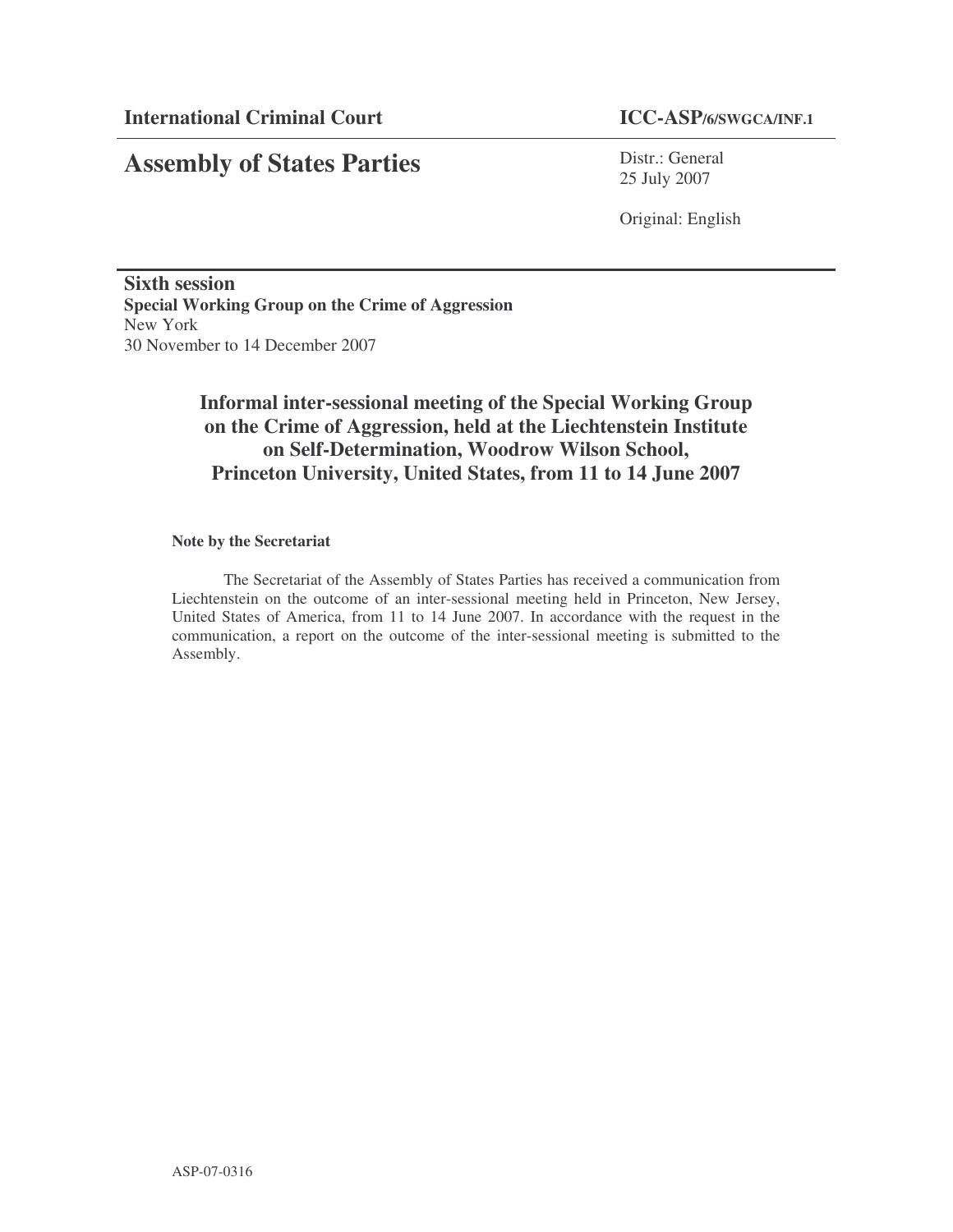## **I. Introduction**

1. Pursuant to a recommendation by the Assembly of States Parties and at the invitation of the Government of Liechtenstein, an informal inter-sessional meeting of the Special Working Group on the Crime of Aggression was held at the Liechtenstein Institute on Self-Determination, Woodrow Wilson School, Princeton University, New Jersey, United States of America, from 11 to 14 June 2007. Invitations to participate in the meeting had been sent to all States, as well as to representatives of civil society. Ambassador Christian Wenaweser (Liechtenstein) chaired the meeting. 1

2. The participants in the informal inter-sessional meeting expressed their appreciation to the Governments of Finland, Germany, Liechtenstein, Mexico, the Netherlands, Norway, Sweden and Switzerland for the financial support they had provided for the meeting and to the Liechtenstein Institute on Self-Determination at Princeton University for hosting and giving financial support for the event.

3. The meeting noted with regret that the delegations of Cuba and the Islamic Republic of Iran had been denied permission to travel to Princeton to attend the meeting, in spite of efforts by the President of the Assembly and the Chair of the Special Working Group.

4. The present document does not necessarily represent the views of the governments that the participants represent. It seeks to reflect the opinions expressed on various issues pertaining to the crime of aggression and to set out the conclusions reached. It is understood that these issues will have to be reassessed in light of further work on the crime of aggression. It is hoped that the material in the present report will facilitate the work of the Special Working Group on the Crime of Aggression.

#### **Item 1**

## **The crime of aggression - defining the individual's conduct**

5. Paragraphs 1 and 3 of the 2007 Chairman's paper address the issue of the definition of the individual's conduct, i.e. the "crime" of aggression, as opposed to the State "act" of aggression. It was recalled that at the resumed fifth session of the Assembly, broad support had been expressed for the so-called "differentiated approach" contained in variant (a) of the Chairman's paper. <sup>2</sup> This approach allows for the various forms of participation contained in article 25, paragraph 3, of the Statute to be applied to the crime of aggression in the same manner as to other crimes under the Statute.

#### *Proposal for alternative language on variant (a) – "differentiated" approach*

6. It was recalled that the Chairman had submitted a proposal for alternative language on variant (a) contained in the appendix to the report of the January 2007 meeting of the Special Working Group, which had been received with great interest. <sup>3</sup> That proposal also included a new paragraph 3 bis to be inserted in article 25 of the Statute, replicating the leadership clause for all forms of participation under article 25, paragraph 3.

7. Participants expressed broad support for the proposal as a basis for a solution. Some participants expressed the view that the proposal would merge the "monistic" and the "differentiated" approaches, while others stressed that there was not much difference of

<sup>&</sup>lt;sup>1</sup> The annotated agenda of the meeting is contained in annex I.

<sup>2</sup> ICC-ASP/5/SWGCA/2, annex. See also *Official Records of the Assembly of States Parties to the Rome Statute of the International Criminal Court, Resumed fifth session, New York, 29 January - 1 February 2007* (International Criminal Court publication, ICC-ASP/5/35)*,* annex II, paras. 6-13.

<sup>3</sup> See annex II.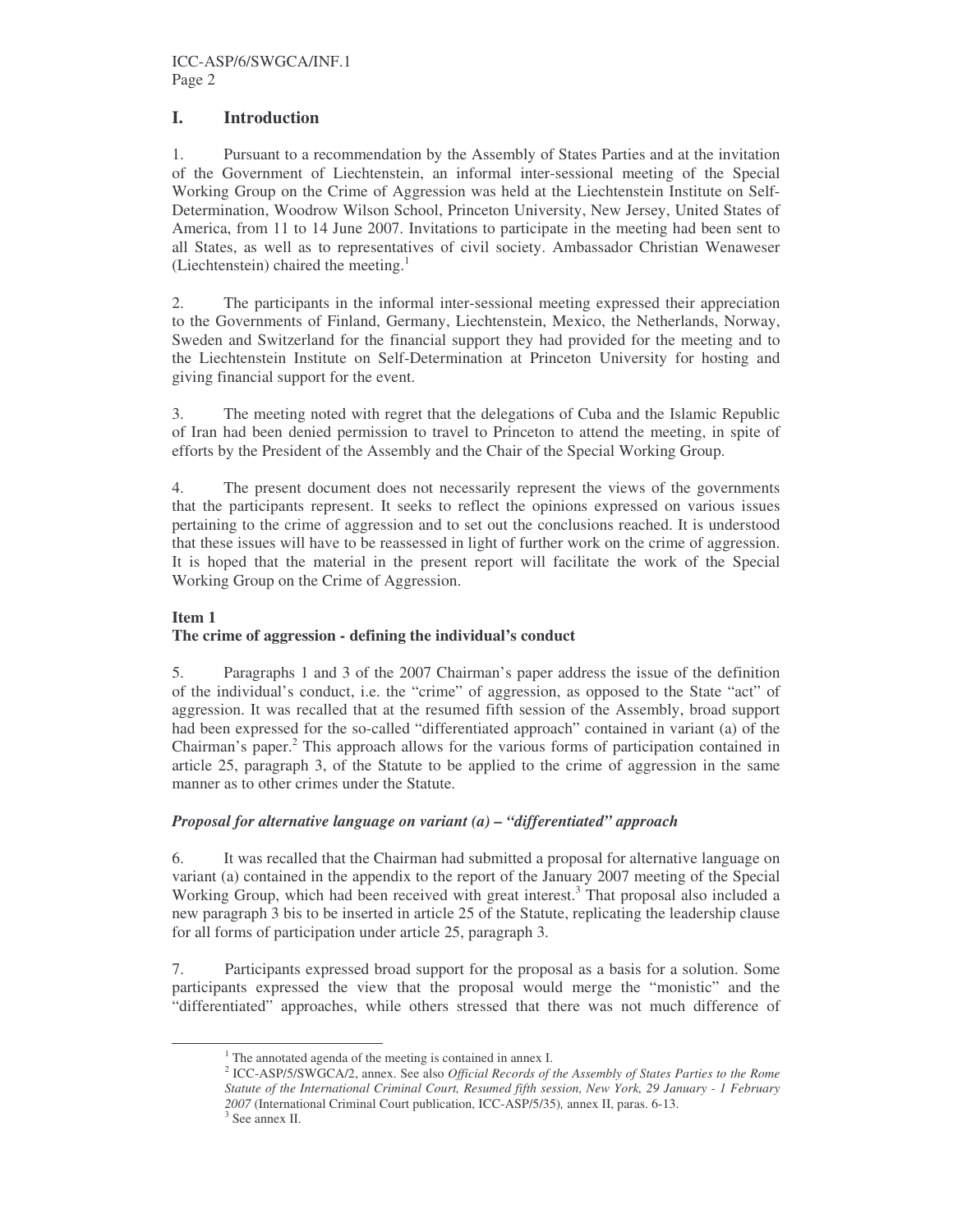substance between the two approaches. It was also noted that the original language of variant (a) contained in the 2007 Chairman's paper would have constituted a good basis to proceed. Reference was also made to a proposal to use the word "decide" as a conduct verb, and to include omission as a form of committing the crime.

8. The point was made that with respect to the conduct verb, the Chairman's alternative language followed the Nuremberg precedent. The proposal would thus cover all forms of conduct and would be qualified by the leadership element. The proposal would furthermore replicate the structure used for the other crimes under the Statute, which would satisfy the principle that the drafting of the provisions on aggression should follow the structure of the other crimes, wherever possible.

## *Leadership clause*

9. An exchange of views took place regarding the placement of the leadership clause in paragraph 1 of the proposal, which was no longer part of the definition of the crime, but a jurisdictional element. Some participants stressed the importance of retaining the leadership clause in the definition itself, since it constituted an integral part thereof.

10. In response to this discussion, the Chairman circulated a revision of his proposal which included the leadership clause as part of the definition of the crime.<sup>4</sup>

11. Different views were expressed regarding the proposal to replicate the leadership clause as a new paragraph 3 bis in article 25. While some participants considered this to be an unnecessary duplication and expressed concerns at overburdening the Statute, others supported this replication to ensure that those responsible for the crime could be held accountable, while at the same time excluding persons who may have participated in the crime, but did not fulfil the leadership criterion. Concern was expressed that the absence of such a clause in article 25 might lead to jurisdiction over secondary perpetrators and thus undermine the leadership nature of the crime. The leadership clause in article 25, paragraph 3 bis, would, furthermore, be useful for implementing legislation at the national level, and could also have an impact on customary law. Some participants suggested that article 25 could also be considered as the *only* place for the leadership clause, while others stressed that it had to be retained in the definition. Several participants indicated flexibility on this question, stating that they could accept whichever solution was preferable from a technical perspective, as long as the leadership nature of the crime remained clear.

12. It was furthermore suggested that the content of the leadership clause merited greater consideration, and that the Nuremberg precedent (indictments under the International Military Tribunal and trials under Control Council Law No. 10) referred to persons outside formal government circles who could "shape or influence" the State's action. 5 Some participants cautioned against widening the leadership clause, as the responsibility of persons beyond the direct leaders would be difficult to prove.

#### *Attempt and command responsibility*

13. Some comments were made on paragraph 3 of the 2007 Chairman's paper. It was suggested that the question of whether to exclude the applicability of individual attempt

<sup>4</sup> See annex II.

<sup>&</sup>lt;sup>5</sup> It was noted that the United States Military Tribunals at Nuremberg had considered this matter in the *Krupp*, the *I.G. Farben*, the *Ministries* and the *High Command* cases, as had the French Tribunal in the *Roechling* case. A proposal had been submitted on the matter in 2002 in connection with the discussion of the Elements of the Crime of Aggression (see PCNICC/2002/WGCA/DP.2, fifth draft element of the crime of aggression).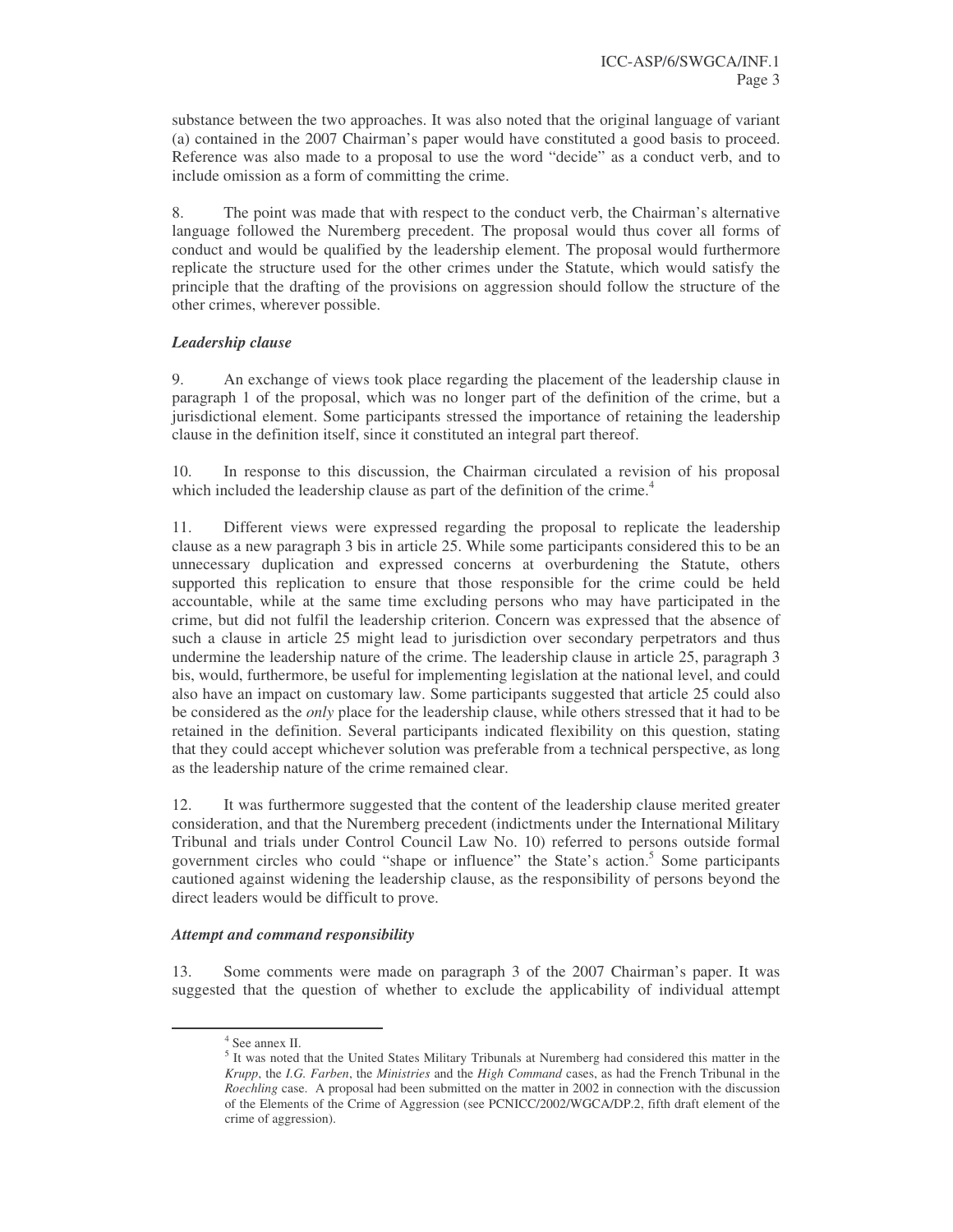(article 25, paragraph 3 (f) of the Rome Statute) and command responsibility (article 28) would not be of major importance, since both provisions were of rather theoretical relevance for the crime of aggression. It was therefore suggested that paragraph 3 of the 2007 Chairman's paper could be deleted. Some participants preferred to retain the explicit exclusion of individual attempt under article 25, paragraph 3 (f), of the Statute, while others took the opposite view. A preference was expressed to explicitly exclude the applicability of article 28 (command responsibility), but the opposite view was also voiced. It was suggested that the issue of article 28 should be revisited at a later stage.

## **Item 2**

## **Conditions for the exercise of jurisdiction**

14. The Chairman had prepared a non-paper<sup>6</sup> on the exercise of jurisdiction, based on paragraphs 4 and 5 of the 2007 Chairman's paper.<sup>7</sup> The Chairman explained in his introductory remarks that the non-paper was aimed at improving the structure of the provisions and clarifying some technical aspects. In addition, the non-paper introduced the concept of a possible role by the Pre-Trial Chamber as well as a possible "green light" option, both of which had been advanced by some delegations in the past. Furthermore, it provided for a separation of the provisions on the crime of aggression to be included in the Rome Statute: article 8 bis would contain the definition, and article 15 bis would address the exercise of jurisdiction. The Chairman stressed that the non-paper was intended to reflect all the positions and options contained in the 2007 Chairman's paper. He expressed his hope that the non-paper would facilitate continued discussions on the exercise of jurisdiction.

#### *General comments on the non-paper*

15. It was generally felt that the non-paper was a valuable contribution to the discussion and a step forward in the consideration of the exercise of jurisdiction. It was viewed as an attempt to clarify the manner in which provisions on the crime of aggression should be inserted into the Rome Statute and to present elements that could be combined or deleted in the process of finding an acceptable solution. Some participants, however, expressed reservations with regard to some aspects of the non-paper and saw value in continuing consideration of the 2007 Chairman's paper. In particular, the view was expressed that the positions and options contained in the 2007 Chairman's paper were not reflected with sufficient clarity. Moreover, it was noted that there was no agreement on a role for the Pre-Trial Chamber in the procedure concerning the exercise of jurisdiction, and objection was expressed to paragraph 3 (b) containing possible language for a "green light" option. The Chairman indicated that he would give particular consideration to these aspects in the further drafting of the non-paper.

16. Opening the discussion, the Chairman sought the views of participants inter alia on the structure of the non-paper, on the technical clarifications he had attempted to make, on the role of the Pre-Trial Chamber, as well as on paragraph 3 (b). Many participants took the opportunity of the discussion to reiterate their general positions on the question of the exercise of jurisdiction, and in particular on the role of the Security Council. These positions and their reasoning are reflected in detail in previous reports of formal and informal meetings of the Special Working Group.

#### *Separate provisions on definition and exercise of jurisdiction*

17. General support was expressed for the separation of the definition of the crime of aggression from the provisions regarding the exercise of jurisdiction. The introduction of a

 $<sup>6</sup>$  See annex III, which contains a proposal for a new article 15 bis.</sup>

<sup>7</sup> ICC-ASP/5/SWGCA/2, annex.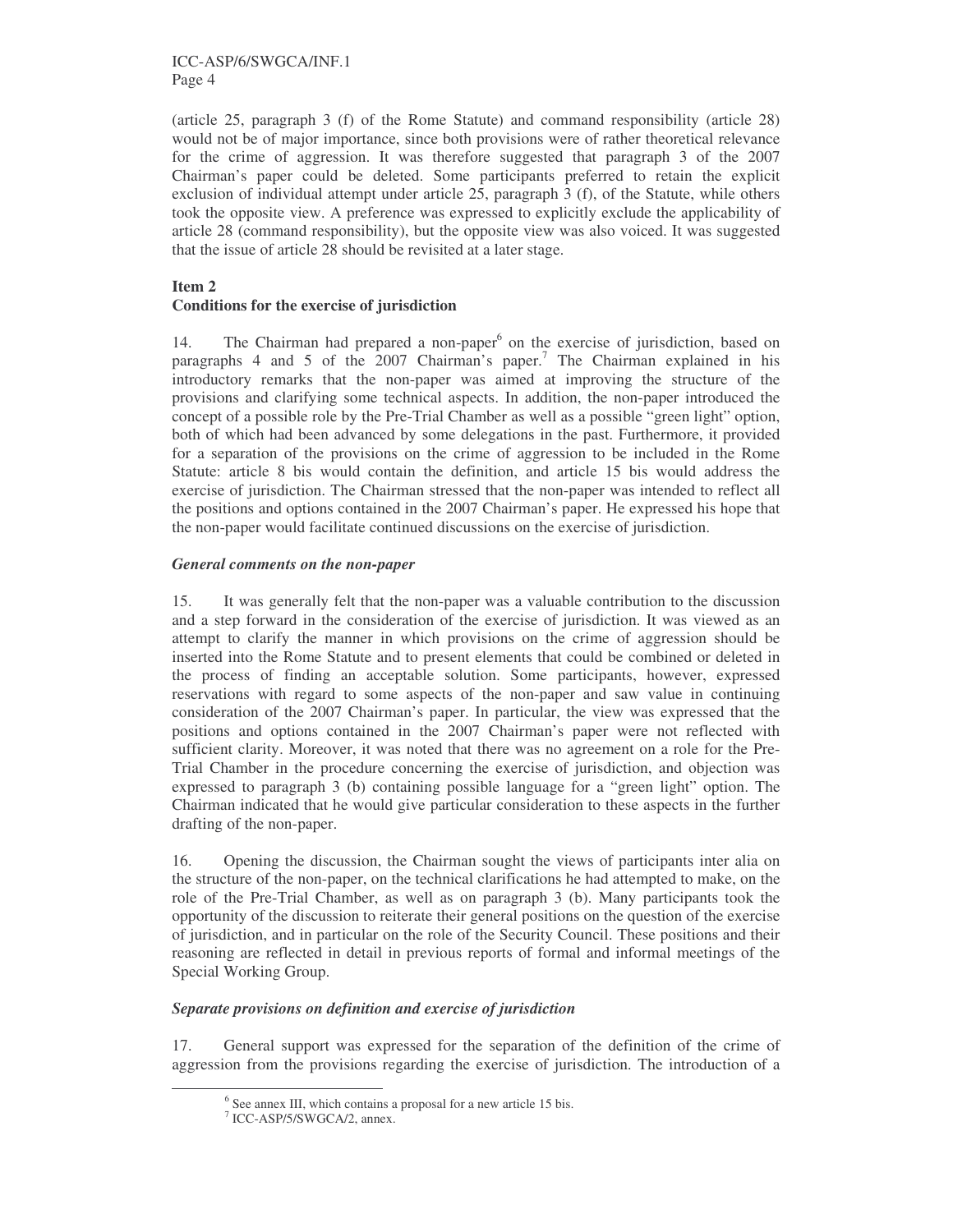new article 15 bis was thus generally welcomed. The view was expressed that this constituted a good way to separate the definition of the crime from issues relating to jurisdiction. It was suggested that the provisions dealing with the role of organs outside the Court could be placed after article 13, and that paragraphs 4 and 5 could be incorporated into existing articles.

#### *Trigger mechanisms (paragraph 1)*

18. Participants expressed broad support for paragraph 1, which clarified that an investigation into the crime of aggression could be triggered by any of the three mechanisms contained in article 13 of the Statute. It was, however, also pointed out that article 13 of the Statute could not be fully applicable to the crime of aggression due to its special nature. It was further suggested that in the case of a self-referral by a State or in the case of a referral by the Security Council, the suggested procedure of article 15 bis might not be necessary.

## *Role of the Pre-Trial Chamber*

19. Paragraphs 2 and 3 of the Chairman's non-paper envisage a role for the Pre-Trial Chamber with respect to investigations into the crime of aggression. Some participants supported such a role for the Pre-Trial Chamber as a way of balancing the powers of the Prosecutor. In this context, it was pointed out that a similar problem had arisen during the discussions before and at the Rome Conference on a possible *proprio motu* competence for the Prosecutor. The role of the Pre-Trial Chamber was a compromise between the different positions at the time, and the non-paper suggested that the same filter should apply to the exercise of jurisdiction in respect of the crime of aggression.

20. Others questioned the need to involve the Pre-Trial Chamber in the early stages of the investigation on the grounds that this would increase the risk of a confrontation between the Court and the Security Council. The dialogue with the Security Council should instead involve the Prosecutor, as was currently the case in investigations following Security Council referrals. Others, however, expressed the view that a role for the Pre-Trial Chamber would not preclude a dialogue between the Security Council and the Prosecutor during an investigation.

21. The point was made that the exact nature of the role to be given to the Pre-Trial Chamber depended largely on the outcome of the discussions on paragraph 5 of the nonpaper.

22. It was noted that in the case of *proprio motu* proceedings, the request for an authorization of an investigation into a crime of aggression could either be combined with the request under existing article 15, paragraph 3, of the Statute, or submitted separately at a later stage.

23. It was suggested that the words "proceed with", contained in paragraph 2 of the Chairman's non-paper, should be replaced with "initiate", as the latter term was used in article 15, paragraph 1, of the Statute.

#### *Procedural options in paragraph 3*

24. Paragraph 3 of the non-paper, in particular its subparagraphs, contain elements which are intended to reflect the existing procedural options (contained in paragraph 5 of the 2007 Chairman's paper), in particular when combined with the retention or deletion of paragraph 5 of the non-paper. Some participants preferred to retain as many options as possible in this paragraph, as this would increase the number of cases which could come before the Court, in particular if paragraph 5 was kept. However, the view was also expressed that options which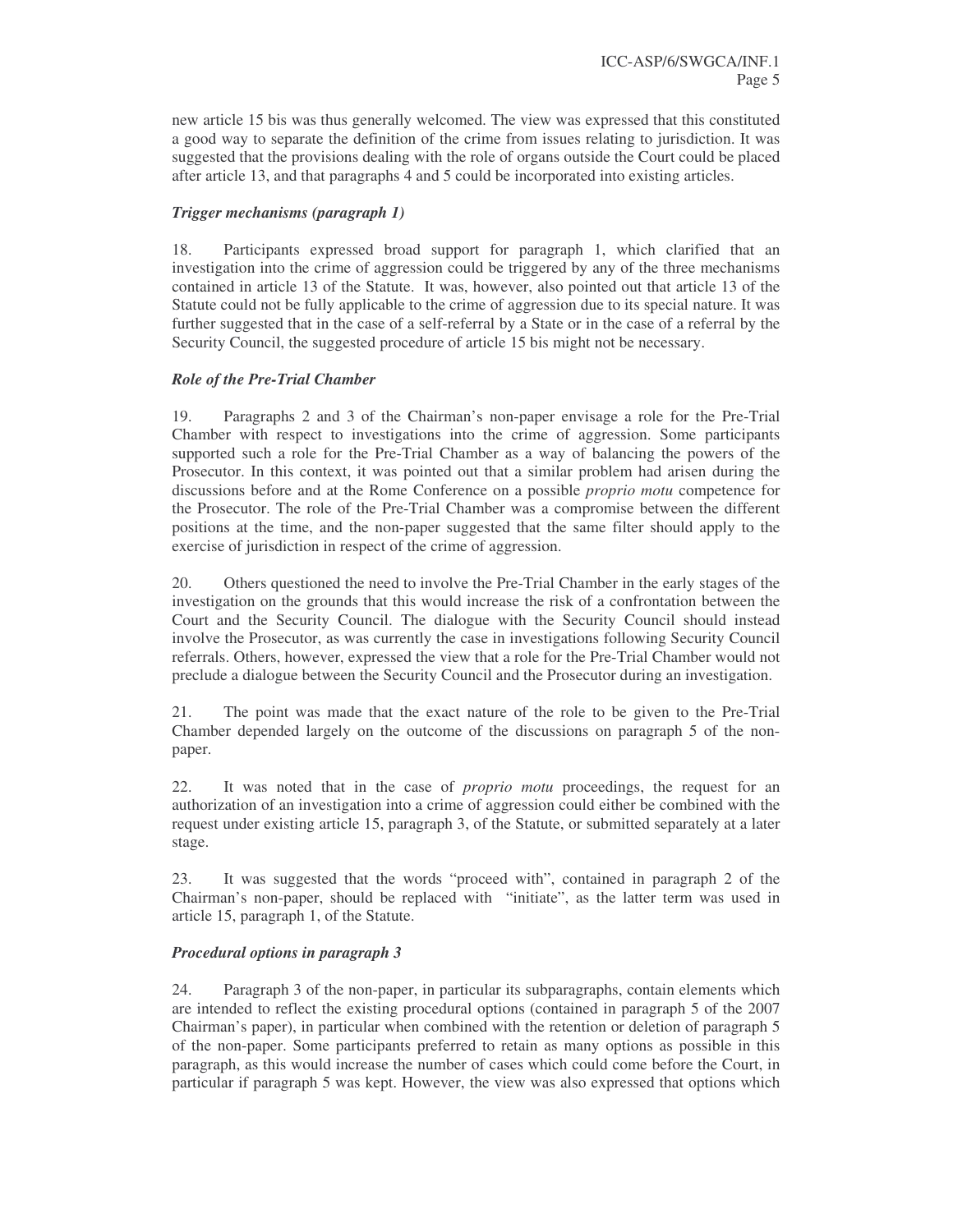do not garner strong support should be eliminated and that narrowing down the options should be the goal at this stage of the work on the issue.

## *Determination by the Security Council (paragraph 3 (a))*

25. Some participants supported the retention of this subparagraph and the deletion of all other subparagraphs, in accordance with their position regarding the exclusive competence of the Security Council to make a determination of an act of aggression in accordance with Article 39 of the Charter of the United Nations, and in light of article 5, paragraph 2, of the Rome Statute. It was further argued that this paragraph would protect the Court from accusations of political bias. Others were willing to accept that the Security Council should first be given an opportunity to make such a determination, while the absence of such a determination within a certain time should not prevent the Court from proceeding. In that context it was recalled that the determination of an act of aggression by the Security Council would not be binding for the Court, but rather constitute a procedural pre-condition. Others rejected the subparagraph and argued that article 5, paragraph 2, of the Statute did not require a prior determination by the Security Council and that the relationship between the Court and the Security Council was regulated in other parts of the Statute. Furthermore, there was no need to give specific protection to the Court from accusations of political bias in connection with the crime of aggression, since all existing crimes under the Statute also had a political element.

26. Some participants considered the phrase "the State referred to in article 8 bis" to be an improvement, because it made clear that the State in question was the State that had committed an act of aggression. A preference for the language in the 2007 Chairman's paper was also voiced.

## *"Green light" by the Security Council (paragraph 3 (b))*

27. The Chairman explained that the language in paragraph 3 (b) reflected a suggested attempt to accommodate the possibility of the Court being allowed to proceed if the Security Council gave its consent to such an investigation, without however making a specific determination that an act of aggression had been committed. This option was put forward in order to explore a possible middle ground between those who advocated exclusive competence for the Security Council and those who wished to see other scenarios under which the Court could proceed with an investigation.

28. Overall, the suggested language found limited support. It was argued that the wording was unclear, because it did not clarify what would happen if the Security Council objected. Furthermore, the relationship between this option and article 16 was considered to be unclear. It was further cautioned that paragraph 3 (b) could imply that the Court could proceed if the Council did not object, thereby forcing the Council to object. Others expressed the view that paragraph 3 (b) did not affect article 16 or its application under the Statute. Although it was noted that the role to be assigned to the Security Council was a policy choice, it was also indicated that the subparagraph would expand the powers of the Security Council regarding the crime of aggression and undermine the Court's independence in a similar manner as paragraph 3 (a). Doubts were also expressed regarding the legal basis of a provision giving the Security Council the right to give the "green light" for an investigation in respect of a crime of aggression.

29. Some participants expressed interest in the proposal. It was argued that it would enable the Security Council to act quickly, by providing it with a further option short of making a determination of an act of aggression. The point was made that such a "green light" should be an explicit decision by the Security Council rather than an implicit one.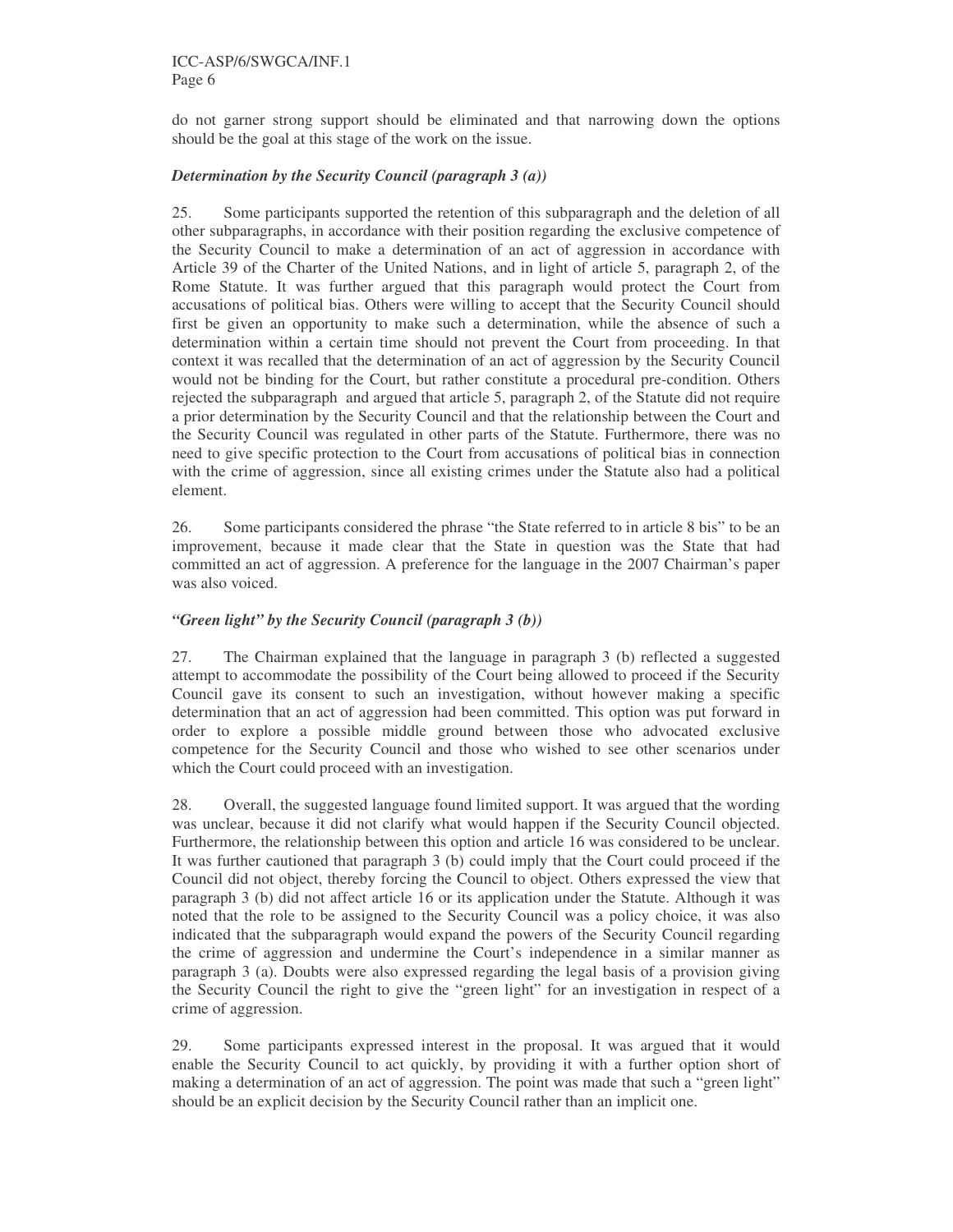30. In the context of paragraphs 3 (a) and (b), participants discussed alternative language originally suggested as part of a proposal presented at the Turin Conference on International Criminal Justice.<sup>8</sup> The Chair thus invited comments on a possible addition to paragraph 3 (a) or alternatively a possible new paragraph 3 (a) bis: "if the Security Council has determined the existence of a threat to or breach of the peace as a result of the threat or use of armed force by one State against another State." This alternative language found very limited support. It was argued that under such an approach a Council decision might be interpreted as de facto determination of an act of aggression, irrespective of the Council's intention. It might therefore have a negative impact on the decision-making within the Council, which might adjust the way it used certain terms. It was argued that this option would also create a subordinate relationship between the Court and the Council.

## *Determination by the General Assembly or by the International Court of Justice (paragraph 3 (c))*

31. Paragraph 3 (c) reflects an attempt by the Chairman to streamline and merge options 3 and 4 of the 2007 Chairman's paper. Reservations were expressed regarding a role for either the General Assembly or the International Court of Justice. Some participants reiterated their opinion regarding exclusivity of the Security Council's competence under Article 39 of the Charter of the United Nations. Others reiterated their opposition to any kind of subordinate relationship affecting the independence of the Court. The question was also raised whether the International Court of Justice could make such a determination in an advisory opinion, since such a determination related by its very nature to a dispute between States, which in turn could only be adjudicated by the International Court of Justice with the consent of those States. Other delegations saw merit in retaining the option reflected in paragraph 3 (c), which might help build a bridge between the different viewpoints. It was suggested that the references to articles 12, 14 and 24 contained in option 3 of paragraph 5 of the 2007 Chairman's paper should be retained.

#### *Notification (paragraph 4)*

32. In connection with paragraph 4, some participants reiterated their view that the role envisaged for the Pre-Trial Chamber should rather be assigned to the Prosecutor, while others saw merit in this role for the Pre-Trial Chamber. Giving a role to the President of the Court was also mentioned as a possible alternative. The issue was raised at what stage of the proceedings the notification should take place. The moment of the issuance of arrest warrants or of the confirmation of charges were mentioned as possible alternatives which would give the Court more time to build the case.

33. It was further questioned why the Secretary-General of the United Nations should be notified on behalf of the United Nations. In this connection, it was pointed out that the Secretary-General's role would be limited to notifying and transmitting information to the appropriate organ, and that such a role was already foreseen in article 17 of the Relationship Agreement between the International Criminal Court and the United Nations.

## *Options in case of lack of prior determination by United Nations organs (paragraph 5)*

34. As in past discussions and in keeping with positions expressed on paragraph 3 (a), views differed as to whether the Court might proceed with an investigation in the absence of a prior determination that an act of aggression had been committed. It was noted that the time limit envisaged should be short, and that after its expiration no second opportunity should be

<sup>&</sup>lt;sup>8</sup> The Conference on International Criminal Justice, organized by the Italian authorities, was held in Turin from 14-18 May 2007 (http://www.torinoconference.com).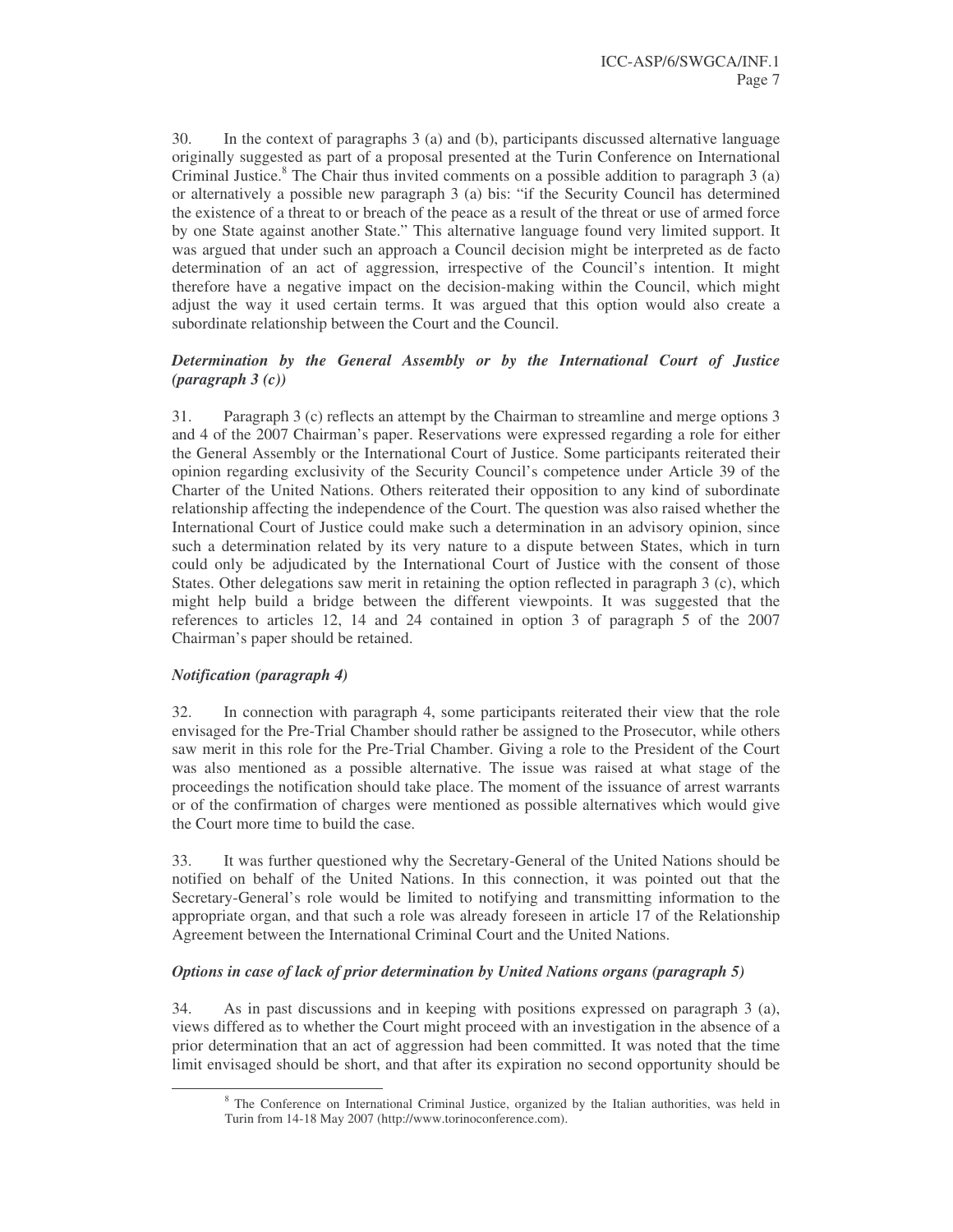available for a prior determination. Concern was expressed about the impact of delayed proceedings for the investigation and for the victims. It was also pointed out, however, that the possibility of a notification under paragraph 4 necessarily entailed the establishment of a timeframe for action following the notification, and that the procedure under paragraph 5 was streamlined in comparison to the relevant provisions of the 2007 Chairman's paper.

#### *Investigations into other crimes (paragraph 6)*

35. This paragraph was generally supported, in particular because it would allow for the investigation by the Prosecutor into other crimes in the absence of a determination under paragraph 3. Some delegations indicated that paragraph 6 of the non-paper was not necessary. However, no objections were raised regarding its retention.

## **Item 3**

## **The act of aggression – defining the conduct of the State**

36. The Chairman presented a non-paper containing a revised formulation of paragraph 2 of the 2007 Chairman's paper.<sup>9</sup> He indicated that the purpose of the paper was to illustrate how a provision incorporating the relevant parts of United Nations General Assembly resolution 3314 (XXIX) of 14 December 1974 would look like, while retaining the square brackets around the reference to "articles 1 and 3" in paragraph 2 of the 2007 Chairman's paper. In the discussions on this non-paper participants also raised comments regarding other issues relating to the definition of the State act of aggression on the basis of paragraphs 1 and 2 of the 2007 Chairman's paper.

37. Broad support was expressed for the approach proposed by the Chairman in the nonpaper, which would base the definition of the State act on the term "act of aggression" rather than "armed attack" in paragraph 1 of the 2007 Chairman's paper. Others recalled their preference for the term "armed attack" (reflecting the generic approach), but some indicated their flexibility, provided that a high threshold was included. A preference for the generic approach combined with the use of the term "act of aggression" was also expressed.

## *References to General Assembly resolution 3314 (XXIX)*

38. The discussions focused on the two references to resolution 3314 (XXIX) contained in paragraph 2 of the non-paper. While there was broad support for defining the term "act of aggression" on the basis of resolution 3314 (XXIX) and incorporating relevant provisions of that resolution in the Statute, divergent views were expressed regarding the manner in which the resolution should be referred to, if at all. Some participants cautioned against incorporating a list of acts reproducing provisions of the resolution in the Statute, preferring instead a reference to those provisions.

39. Some participants expressed the view that a provision on the State act of aggression must refer to resolution 3314 (XXIX) in its entirety, stressing that the resolution was a package and that all its provisions were interrelated, as evidenced by its article 8. Furthermore, the reference to the resolution as a whole would underline the non-exhaustive character of the list of acts. It was pointed out that a reference to articles 1 and 3 only had the effect of leaving aside important other elements of the resolution, among them articles 2, 4, 6 and 7. It was also suggested that the interpretative declarations formulated at the time of adoption of resolution 3314 (XXIX) might have to be taken into account.

40. Other participants said they could accept general references to resolution 3314 (XXIX) as a means to facilitate the interpretation of the definition in the future. It was

<sup>9</sup> See annex IV.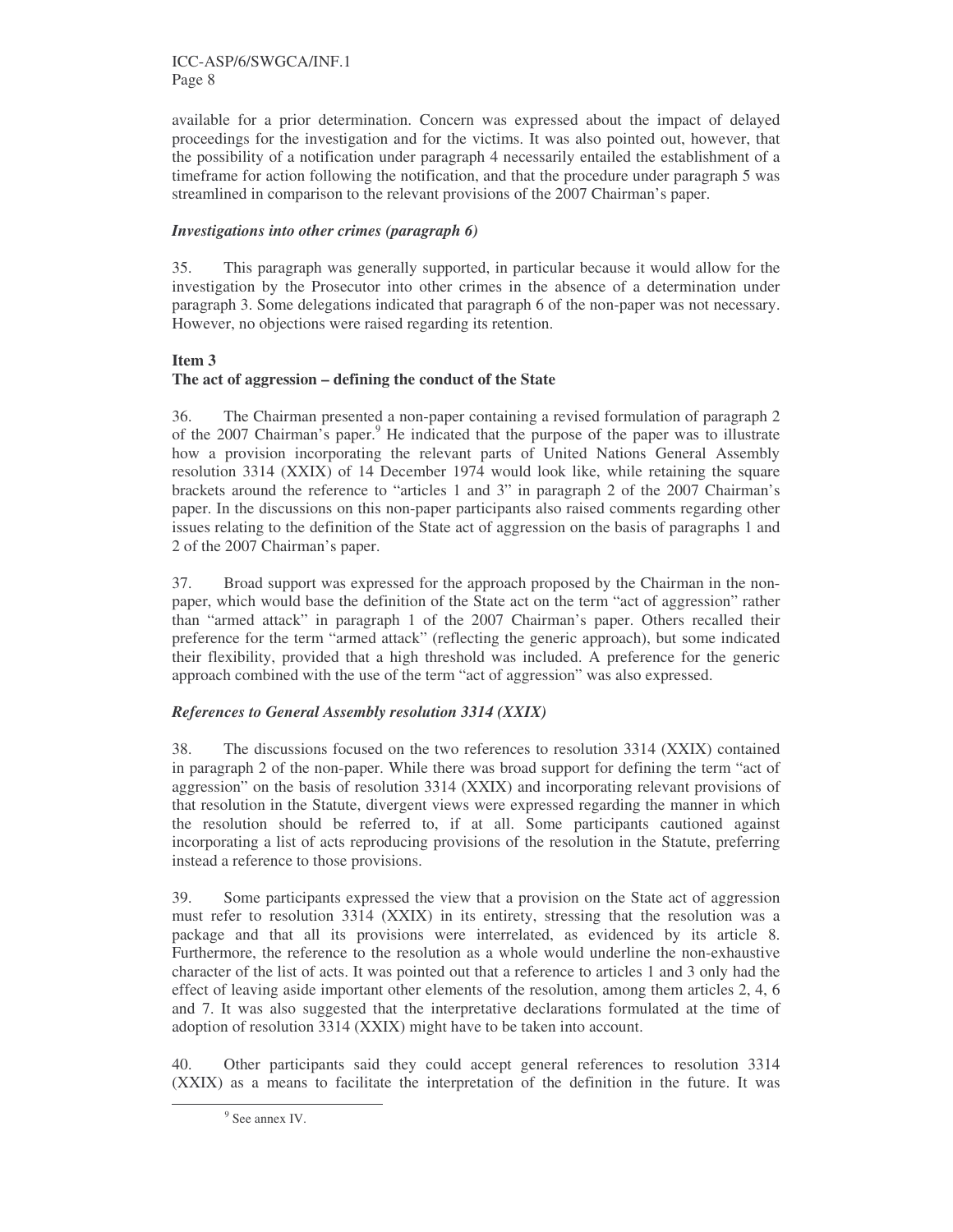recalled that a similar approach had been chosen for war crimes, where the interpretation of the provisions of the Statute must be consistent with the Geneva Conventions and the Additional Protocols. In this respect, however, the differences in nature between a resolution adopted by the General Assembly and a treaty with binding effects were highlighted.

41. Other participants preferred to retain a reference to articles 1 and 3 of resolution 3314 (XXIX) only, in order to avoid the impression that future determinations of aggression by the Security Council under article 4 of the resolution, which might go beyond acts listed in article 3, could be binding for the Court. It was further suggested that articles 2 and 7 of the resolution should be mentioned in the text. In connection with a suggested reference to article 2, the view was expressed that such a reference would not be consistent with article  $67(1)(i)$ of the Statute since it constituted a de facto reversal of the burden of proof and was therefore unacceptable.

42. Other participants preferred to make no reference to resolution 3314 (XXIX) at all. Furthermore, such a reference was not considered necessary since the non-paper incorporated the relevant provisions of that resolution directly in the Statute.

43. It was noted that the Chairman's non-paper in its current form contained two references to resolution 3314 (XXIX) and that it might be possible to reconcile the different views on this issue by retaining only one of these two references. It was suggested that, in that case, the first of the two references could be deleted.

#### *The "chapeau" of the definition of aggression*

44. It was suggested that the reference to resolution 3314 (XXIX) in the first sentence of paragraph 2 of the non-paper ("as set out in [articles 1 and 3 of] United Nations General Assembly resolution 3314 (XXIX) of 14 December 1974") should be deleted and replaced by the phrase "in accordance with the Charter of the United Nations and other relevant provisions of international law". Overall, there was limited support for this proposal, which was considered to be unnecessary insofar as it referred to the Charter, and confusing insofar as it referred to unspecified other rules. It was further noted that the drafting of the proposal was problematic in particular due to the juxtaposition of two, seemingly contradictory, references to the Charter of the United Nations ("inconsistent with" vs. "in accordance with"). Others stated that the reference was unnecessary on substantive grounds, because the intended effect was already achieved in article 21, paragraph 1 (b), of the Statute. Some participants also noted that the first sentence of paragraph 2 in its current form was identical with article 1 of resolution 3314 (XXIX) and that the suggested addition would therefore amount to a rewriting of that resolution to which they objected. Some participants, however, expressed interest in the proposal, in particular if it allowed deletion of the reference to resolution 3314 (XXIX). It was suggested that, in particular, the reference to the Charter of the United Nations would cover those articles of resolution 3314 (XXIX) that were not incorporated in the Statute. It was proposed that the newly suggested reference to the Charter of the United Nations could be moved to the beginning of the phrase (after "For the purpose of paragraph 1"). It was also seen as an important link to the Charter of the United Nations, which would be relevant since article 5, paragraph 2, of the Statute, containing a reference to the Charter, would be deleted once the provisions on aggression were adopted.

45. A suggestion was made to add the word "unlawful" before the phrase "use of armed force" in the first sentence of paragraph 2 of the non-paper. It was further suggested to delete the word "armed" from this phrase, and to add the requirement that the use of force must constitute "a most serious crime of concern to the international community as a whole". Some participants objected to both suggestions, preferring to quote article 1 of resolution 3314 (XXIX) as it stood.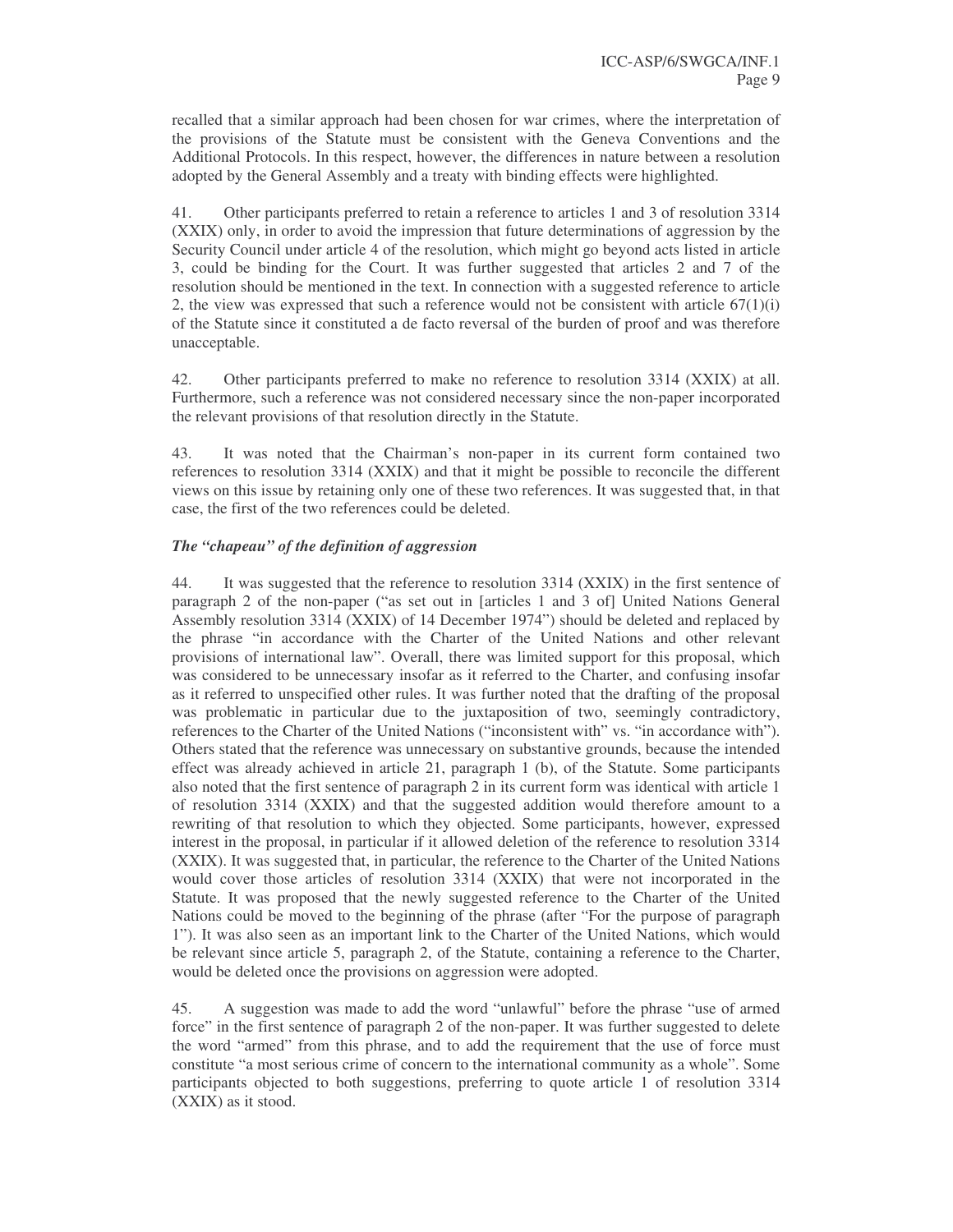#### *List of acts that qualify as an act of aggression*

46. Support was expressed for the list of acts contained in the non-paper, taken from article 3 of resolution 3314 (XXIX). It was stated that the list represents current customary international law, though some took the view that that was only true for subparagraph (g). It was stated that most of the acts contained in the list were reflected in the practice of the Security Council, while for some acts there was no Council practice.

47. There was no agreement on whether the list currently contained in the non-paper was exhaustive ("closed") or non-exhaustive ("open"), while some suggested it was somewhere in between ("semi-closed" or "semi-open") and that the phrase "Any of the following acts" in particular offered some ambiguity. Some participants considered such ambiguity to be constructive, while others disagreed.

48. The relationship between the chapeau and the list of acts in the non-paper was also interpreted in different ways. It was noted that the chapeau and the list of acts had to be applied cumulatively in considering an act of aggression. However, the view was also expressed that the chapeau contained the definition of the act of aggression, while the list contained only examples of a merely illustrative nature. Under this interpretation, it was also clear that the chapeau entailed the possibility of having acts other than those enumerated in the list considered acts of aggression, irrespective of the drafting of the list.

49. Different views were also expressed as to whether the list *should* be exhaustive or not:

50. Those favouring a closed list stressed the importance of the principle of legality, as expressed in particular in article 22 of the Statute (nullum crimen sine lege). The view was expressed that the ambiguity of the nature of the list was in itself problematic under the principle of legality. It was suggested that the list could be closed by deleting the reference to resolution 3314 (XXIX), since that resolution clearly stipulated a non-exhaustive list. Furthermore, any ambiguity about the open or closed nature of the list would be exacerbated if a reference to resolution 3314 (XXIX) were to open the door to acts determined to be aggression under article 4 of that resolution, which would be a clear violation of the principle nullum crimen sine lege. A suggestion was made to state explicitly the non-retroactivity of decisions referred to in article 4 of resolution 3314 (XXIX). The suggestion was made that future developments of international law relating to aggression could be included in the Statute in the form of amendments. In this context the approach adopted under article 8, paragraph 2 (b) (xx), of the Statute was recalled. The view was expressed that such amendments would only be prospective in nature and therefore not provide for jurisdiction over a possible incident that had triggered the amendments.

51. Those favouring an open or semi-open list indicated that there was a need to provide room for future developments of international law and to ensure that perpetrators would not enjoy impunity. It was suggested to clarify the open nature of the list by changing the beginning of the first sentence to "Such uses of armed force include". It was recalled that aggression was the supreme crime under international law and that it was important to ensure that perpetrators were brought to justice. It was further suggested that the definition should include the acts of non-State actors whose conduct was not attributable to a State. In response to concerns regarding legality, reference was made to existing provisions of the Statute that would ensure the rights of the accused in future proceedings, in particular article 22 (nullum crime sine lege), article 32 (mistake of fact or law) and article 5 (reference to "most serious crimes").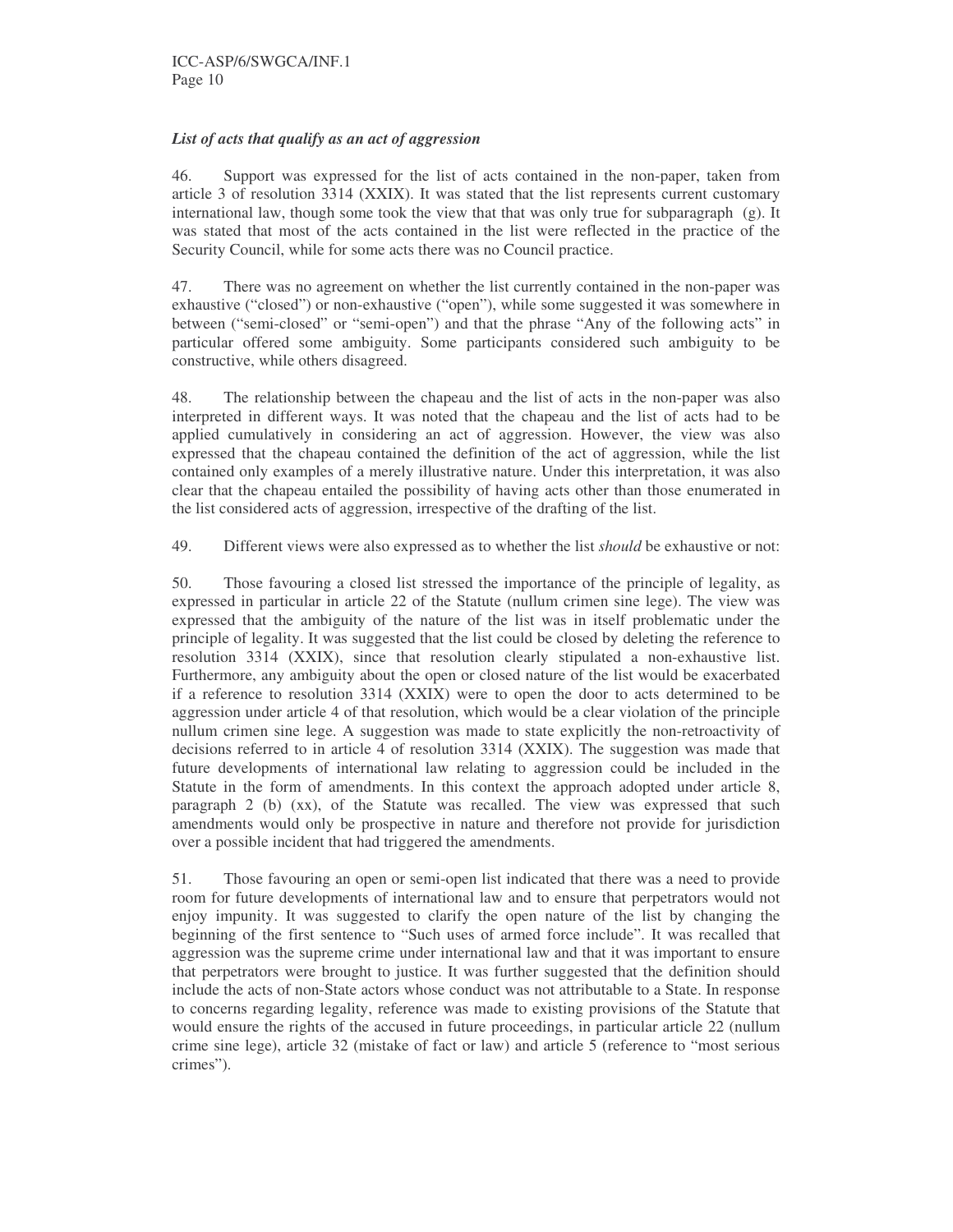52. Reference was also made to article 7, paragraph 1 (k), of the Statute, which contained an open or semi-open provision. Others, however, viewed article 7, paragraph 1 (k), read in its entirety as rather closed in nature. They pointed out that that article contained an important qualifier and could therefore not be considered an analogy.

53. A suggestion was made to add a paragraph at the end of the list that could read "Other uses of armed force of a similar character and gravity may also constitute acts of aggression." The view was expressed that such an approach would more likely pose additional problems than offer a solution, because it would be very difficult to find agreed language. The formulation was generally considered to be too vague, in particular as regards the phrase "similar character and gravity". While some showed a general interest in further exploring the option, others opposed it for reasons of legality.

#### *Autonomy of the Court and the Security Council in determining an act of aggression*

54. In the context of the discussions on the definition of the act of aggression, and specifically reference to or incorporation of provisions of resolution 3314 (XXIX), the question was raised as to whether the definition of the State act of aggression incorporated into the Rome Statute would have to be followed by the Security Council. Participants noted in response that the Security Council would not be bound by the provisions of the Rome Statute. Furthermore, the view was expressed that the Security Council was not bound in its determination by resolution 3314 (XXIX) either, since that resolution explicitly left it to the Council to determine that other acts constitute aggression under the Charter, and resolution 3314 (XXIX) was only intended to provide guidance to the Council in this respect. It was emphasized and generally agreed that, in turn, the Court was not bound by a determination of an act of aggression by the Security Council or any other organ outside the Court. The Court and the Security Council thus had autonomous, but complementary roles, which could best be advanced if both institutions had broadly compatible rules regarding the determination of an act of aggression.

#### *Qualifying the act of aggression (threshold)*

55. Participants commented on language reflected in two sets of square brackets in paragraph 1 of the 2007 Chairman's paper, qualifying the nature and the object or result of the act of aggression. Participants recalled the broad support for the threshold clause contained in the first set of brackets qualifying the act of aggression ("which, by its character, gravity and scale, constitutes a manifest violation of the Charter of the United Nations"), and suggested that agreement had almost been reached on this phrase during the resumed fifth session of the Assembly of States Parties in January 2007.

56. It was suggested that the threshold clause should be amended to read: "when the act of aggression in question has been committed in a particularly grave and large-scale manner". The suggestion was made to avoid the impression that some acts of aggression might not be in violation of the Charter and to emphasize the difference between the definition of the crime and the question in which cases the Court should have jurisdiction. Following a discussion on the placement of such a paragraph, it was suggested to include it as a replacement for the threshold clause contained in the first set of brackets. Some participants expressed interest in exploring the idea further. Others objected to its inclusion given the broad support for the first set of brackets in paragraph 1 of the 2007 Chairman's paper, emphasizing that the threshold clause was a definitional rather than a jurisdictional element. They also considered the proposal to be unclear as regards the meaning of "grave" and "large scale". The view was also expressed that no threshold clause was needed at all, given that aggression was considered the supreme crime and that other parts of the Rome Statute already limited the jurisdiction of the Court to the most serious crimes only.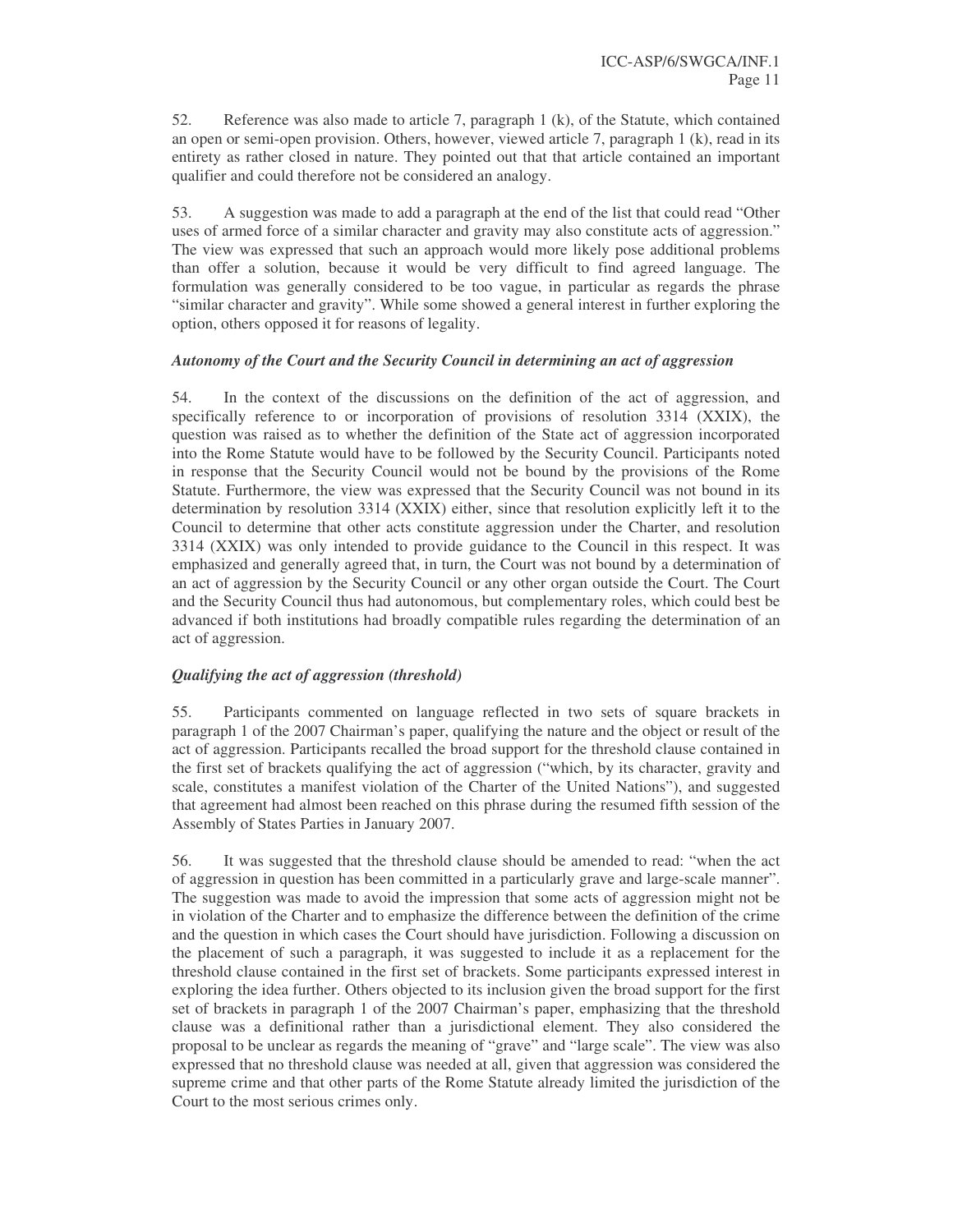57. Many participants called for the deletion of the second set of brackets qualifying the act of aggression ("such as, in particular, a war of aggression or an act which has the object or result of establishing a military occupation of, or annexing, the territory of another State or part thereof"). There were, however, also objections to deleting the phrase. It was suggested that the non-paper on the State act of aggression might be helpful in solving this issue, since it would incorporate elements of resolution 3314 (XXIX) directly into the Statute, some of which were very similar in nature to the elements contained in that phrase. The inclusion of these elements would thus be secured even if the second set of brackets was not retained.

## **Item 4**

#### **Other substantive issues**

58. The Special Working Group did not discuss any topics under this item. The Chairman asked participants to consider, for future discussions, whether the Elements of Crime might only be considered after the Review Conference, given the uncertain state that provisions of aggression might still be in immediately prior to the Review Conference. It was pointed out in this respect that resolution F of the Final Act of the Rome Conference did in fact require submission of Elements of Crime on the crime of aggression to the Review Conference and that the issue had to be considered against that background.

#### **Item 5**

## **Future work of the Special Working Group**

59. Introducing the item, the Chairman recalled that according to its agreed schedule the Special Working Group on Aggression would hold at least three full days of meetings at the sixth session of the Assembly in November / December 2007 and at least four full days of meetings during a resumed session likely to take place in June 2008. He also recalled that the Assembly had decided on an earlier occasion that the Special Working Group should conclude its work at least 12 months prior to the Review Conference; while it had not decided to conclude its work in June 2008. He further recalled that such decision had been made on the general understanding that the Review Conference would take place in July 2009 and that no further inter-sessional meetings in Princeton were planned. The timing of the Review Conference was therefore essential for the Special Working Group.

60. Ambassador Rolf Fife (Norway), the focal point of the Assembly of States Parties on the Review Conference, indicated that the facilitator on the Review Conference, Mr. Sivu Maqungo (South Africa), had done extensive work on the Rules of Procedure of the Review Conference, as well as on its budgetary aspects, within the New York Working Group of the Bureau. The focal point was collecting views on topics such as the scope and duration of the Conference and would hold informal meetings on the subject in New York on 15 June 2007, and in The Hague in July. Criteria for the success of a Review Conference should be discussed. No decision on timing had been made.

61. In connection with the question of timing, he pointed out that the relevant provisions of the Rome Statute were not easy to reconcile in that article 123, paragraph 1, provided for the convening of a Review Conference seven years after entry into force of the Rome Statute, while article 121, paragraph 1, provided for the possibility of States Parties proposing amendments to the Statute seven years after its entry into force. It was therefore possible to interpret the term "convening" in article 123, paragraph 1, as sending out the invitations to the Review Conference, to be held not too long thereafter. As to the scheduling of the Review Conference, he pointed out that it should take into account other meetings on the calendar of international organizations, in particular the regular session of the United Nations General Assembly. The focal point also emphasized that the Review Conference under article 123,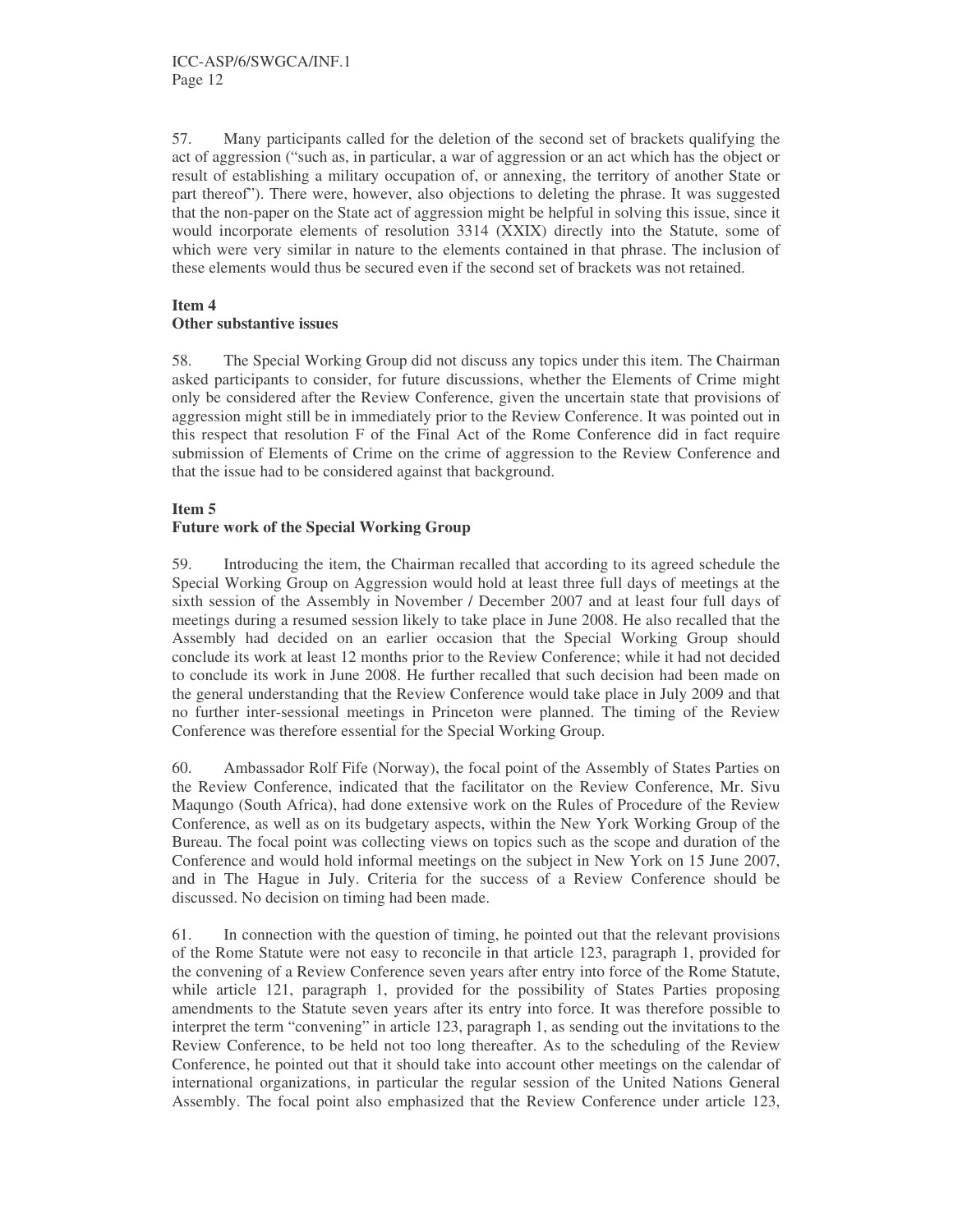paragraph 1, was not necessarily the only Review Conference for the Rome Statute and that universal participation and effectiveness were important issues to be considered for the convening of the Conference.

62. Ambassador Mirjam Blaak (Uganda) presented the offer of her Government to host the Review Conference in Kampala, Uganda, either in late 2009 or early 2010. She emphasized that convening the Conference in a situation country and close to the victims as the main stakeholders would enhance the visibility of the Court in the region where it had already had a very positive effect. Participants welcomed the offer by the Government of Uganda and agreed to consider it in detail. The view was expressed that the fact that Uganda was a situation country should be taken into account in these discussions.

63. During the subsequent discussion, it was agreed that the relevant provisions of the Rome Statute were somewhat contradictory. Nevertheless, it was generally felt that the most convincing reading of the provisions, taking into account other events on the international conference calendar, would lead to the Review Conference being held in early 2010 after the session of the Assembly of States Parties in late 2009. The view was also expressed that the drafters of article 123 had probably intended the Review Conference to take place in 2009, not early 2010.

64. In connection with the session of the Assembly of States Parties to be held in late 2009, the possibility was mentioned that at that session the Assembly could consider amendments submitted in accordance with article 121, paragraph 1, and also serve as a preparatory body for the Review Conference.

65. It was generally felt to be important that the sixth session of the Assembly of States Parties, which would commence on 30 November 2007, should make a decision on the timing and venue of the Review Conference and that more discussions were needed to that end. In connection with the work of the Special Working Group, several delegations expressed the view that not having any work on the crime of aggression done between June 2008 and a possible Review Conference in 2010 was not desirable. Therefore it might be necessary to secure more meeting time from the Assembly of States Parties before the Review Conference. The wisdom of the earlier decision to conclude the work of the Special Working Group at least 12 months prior to the Review Conference was also questioned.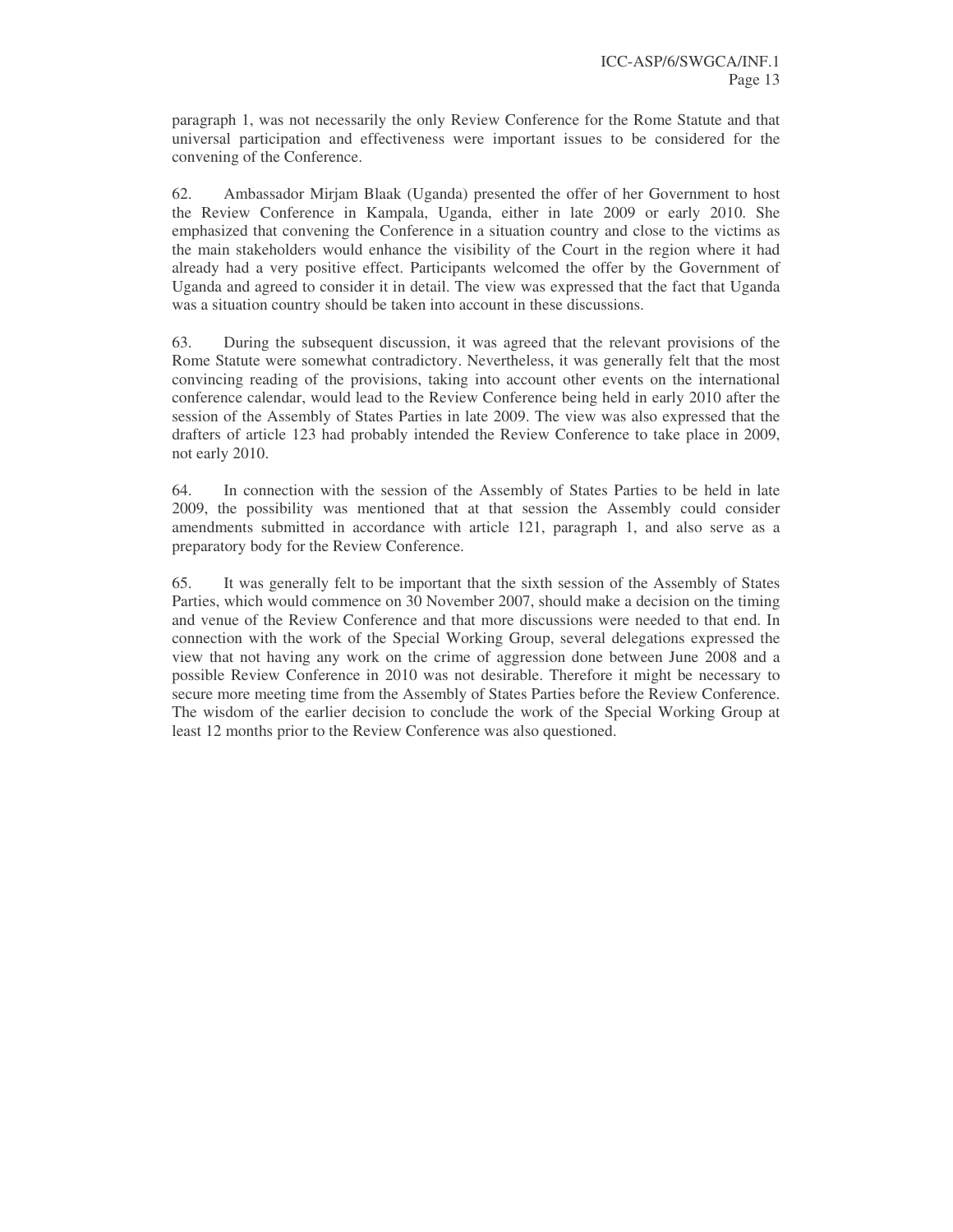# **Annex I**

# **Annotated agenda**

The meeting is aimed at continuing discussions held at previous inter-sessional meetings and in the context of the Assembly of States Parties (resumed fifth session of January 2007). It is hoped that participants will, once again, in the "Princeton spirit" engage in highly interactive and constructive discussions, on the basis of the Chairman's paper submitted to the January 2007 meeting. 1 It is suggested that the discussion should be structured in the following manner:

## **Item 1) The "crime" of aggression – defining the individual's conduct**

Paragraphs 1 and 3 of the Chairman's paper contain language aimed at defining the individual's conduct (the "crime" of aggression, as opposed to the State "act" of aggression). Past discussions have focused on the question of how such a definition of the individual's conduct can be squared with the provisions of article 25, paragraph 3 (a) to (d) of the Statute, which in general terms and as a "default rule" (Part 3: "General Principles of Criminal Law") describe the forms of participation in a crime.

Two different approaches have been identified: Variant (b), which was already contained in the 2002 Coordinator's paper, implies a "monistic" approach in that the description of the individual's conduct includes the description of different forms of "participation" (cf. the phrase "orders or participates actively") which would otherwise be addressed in article 25, paragraph 3. Therefore, if variant (b) were to be followed in paragraph 1, variant (b) would also have to be chosen under paragraph 3. Under this approach, the application of article 25, paragraph 3, would thus explicitly be excluded.

Variant (a) reflects the "differentiated" approach which has emerged in discussions in Princeton during the last few years. This approach seeks to incorporate the crime of aggression into the Statute in a manner which applies Part 3 of the Statute ("General Principles of Criminal Law") as fully as possible to the crime of aggression, and thus applies article 25, paragraph 3, to the crime of aggression as well. Under this approach, the various forms of participation described in that article 25 (e.g. the person "commits" the crime, "orders, solicits or induces the commission of such a crime") are applied to the crime of aggression in the same manner as they are applied to other crimes covered by the Statute. Paragraph 1 (variant a) of the Chairman's paper contains language, based on previous proposals made in Princeton meetings, which defines the individual's conduct in a manner which allows the application of article 25, paragraph 3. In this context, discussions focused on the choice of the "conduct verb" in paragraph 1. At the January 2007 meeting of the Special Working Group the Chairman submitted alternative language on this variant for informal consultations, which follows more closely the wording of existing crimes under the Statute (cf. Appendix of the Special Working Group on the Crime of Aggression January 2007 report).

<sup>&</sup>lt;sup>1</sup> ICC-ASP/5/SWGCA/2.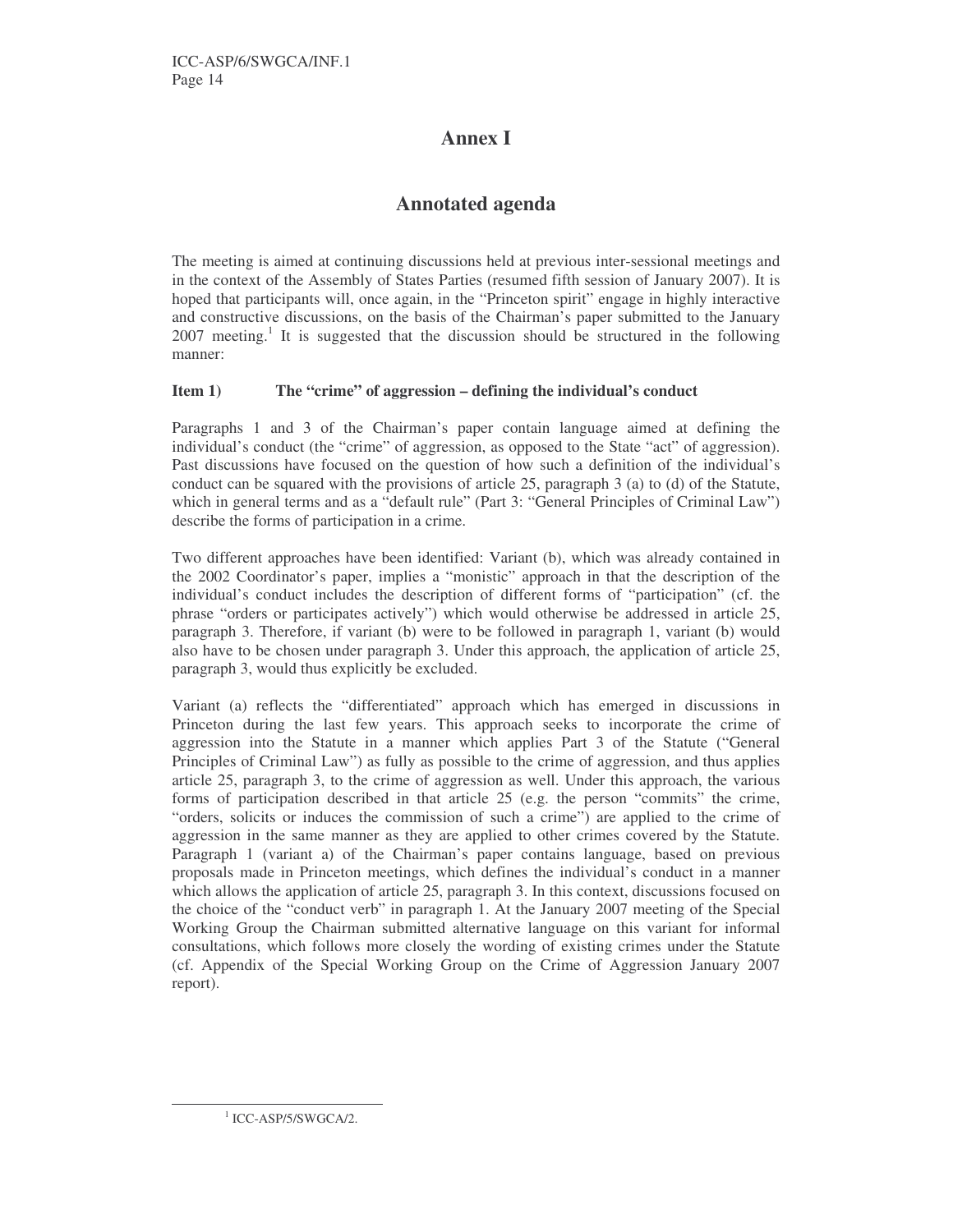Under this item, further discussions could also be held on the following issues:

- The leadership clause, cf. paragraph 1 of the Chairman's paper.
- The question of the attempt of an individual to commit the crime of aggression (as opposed to the attempted State act of aggression), cf. paragraph 3 of the Chairman's paper (exclusion of article 25, paragraph 3 (f) of the Statute).
- The question of command responsibility: Is there a need to explicitly exclude the application of article 28 of the Statute with respect to the crime of aggression?

#### **Item 2)The conditions for the exercise of jurisdiction**

According to article 5, paragraph 2, of the Rome Statute, the provision on the crime of aggression should define the crime and set out "the conditions under which the Court shall exercise jurisdiction with respect to this crime."

The Chairman's paper addresses these issues in paragraphs 4 and 5. While paragraph 4 addresses mainly the relationship with the Security Council and its competence to make a determination of an act of aggression, paragraph 5 deals with procedural options in case the Council does not make such a determination, involving in particular the United Nations General Assembly or the International Court of Justice. In this context, past discussions have also referred extensively to the defendant's right to rebut all aspects of the case made against him/her.

During the January 2007 meeting of the Special Working Group on the Crime of Aggression, some suggestions were made to achieve progress on this question. These proposals are reflected in paragraphs 29 to 34 of the Special Working Group on the Crime of Aggression January 2007 report:

- Procedural safeguards in case of *proprio motu* investigations and State referrals (in particular requirement that investigations be authorized by Pre-Trial Division sitting in full session of six judges);
- Adding a clarification that the Court may in any event exercise its jurisdiction in case of an existing determination of an act of aggression by the Security Council;
- Providing the Security Council with the option of giving the "green light" to proceed with a case, without making a determination that an act of aggression had occurred;
- Developing the provisions on the conditions for the exercise of jurisdiction on the basis of the trigger mechanisms under the Statute (article 13). Which Court organ would interact with the Security Council at what point in time? What would be the procedural nature of the Security Council's response?

#### **Item 3) The "act" of aggression – defining the act of the State**

The definition of the State act of aggression is addressed in the second part of paragraph 1 of the Chairman's paper (starting with "act of aggression/armed attack", followed by two sets of brackets), as well as in paragraph 2. The main issues for discussion are the following:

• Choice of term in paragraph 1: "act of aggression" (accompanied by a reference to General Assembly resolution 3314 (XXIX) in paragraph 2), or "armed attack" (under this approach, paragraph 2 would be deleted).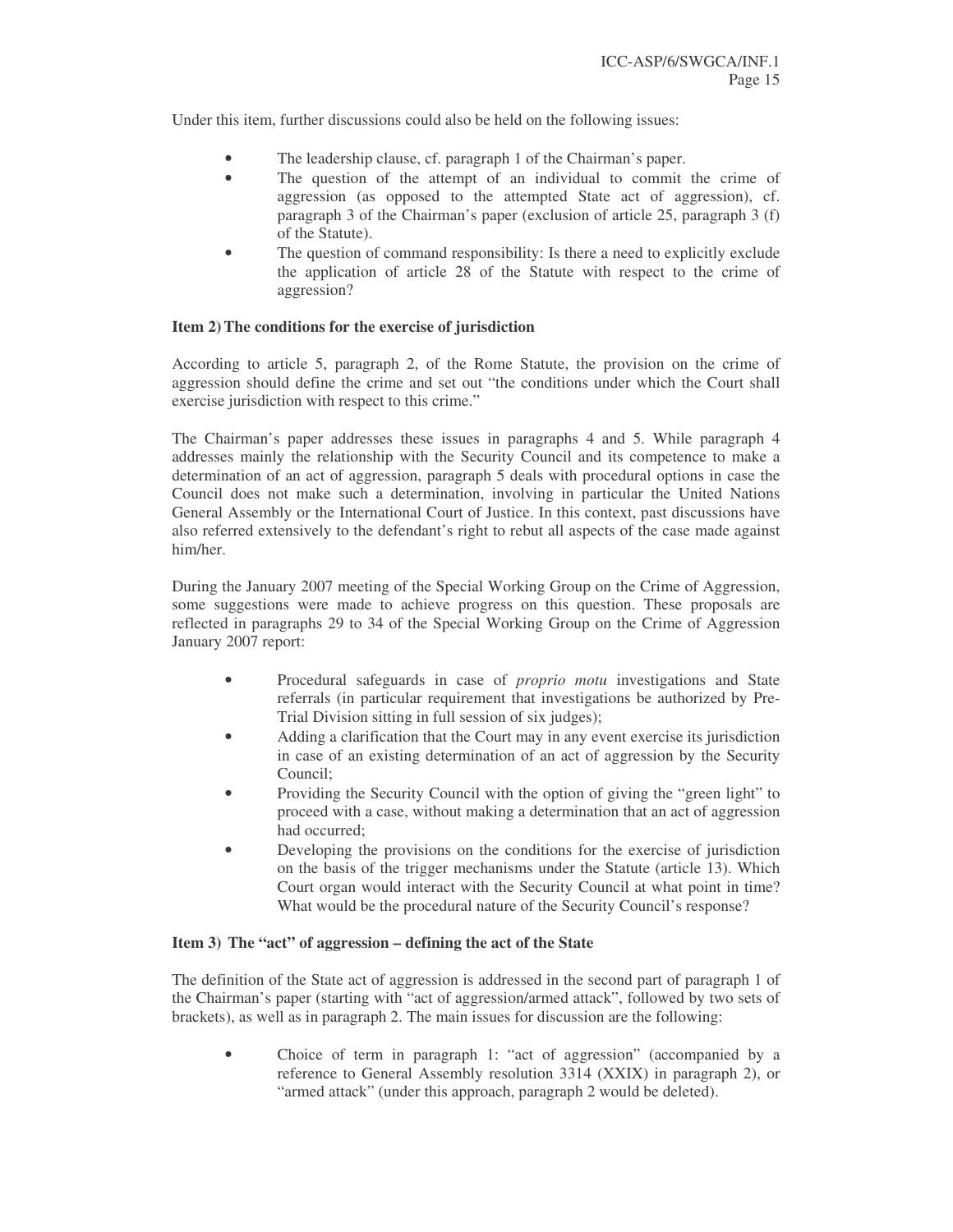- Should a mandatory threshold be required for the act of aggression? (first set of brackets in paragraph 1)
- Should the "act of aggression/armed attack" be illustrated by references to "war of aggression" and "occupation"? (second set of brackets in paragraph 1)
- In case the term "act of aggression" is used in paragraph 1, how should the reference to General Assembly resolution 3314 (XXIX) of 14 December 1974 be formulated? The Chairman's paper provides the option of referring to resolution 3314 (XXIX) as a whole, or only to specific articles (1 and 3) of that resolution. Should the text of General Assembly resolution 3314 (XXIX) be (partly) reproduced in the Statute?

In this context, the question of the attempt of aggression at the State level could also be addressed.

#### **Item 4) Other substantive issues**

Other substantive issues that were previously discussed could be taken up. The question of the modalities for the entry into force of amendments to the Statute (article 121) was discussed extensively but not conclusively: Should the definition of the crime of aggression enter into force for all States Parties once ratification by seven eighths of States Parties is reached (paragraph 4); or should it only enter into force for those States Parties which have accepted such an amendment (paragraph 5)? Furthermore, there was only a preliminary discussion regarding the elements of crime so far. The Chairman's paper makes it clear that the elements in their current form serve merely as a placeholder. Participants might want to raise other substantive issues as well.

#### **Item 5)Future work of the Special Working Group on the Crime of Aggression**

According to the decisions of the Assembly of States Parties, the Special Working Group on the Crime of Aggression would meet again during the main part of its  $6<sup>th</sup>$  session (30) November to 14 December 2007, at least three exclusive days of meetings in New York), and for a resumed session of four days in the first half of 2008. 2 Furthermore, the Assembly of States Parties had previously decided that the Special Working Group on the Crime of Aggression should conclude its work at least 12 months prior to the Review Conference. In accordance with that schedule, the 2007 inter-sessional meeting in Princeton would thus be the last meeting of this kind. Participants may want to discuss the future work of the Special Working Group on the Crime of Aggression, in particular as it relates to the Review Conference.

<sup>2</sup> *Official Records of the Assembly of States Parties to the Rome Statute of the International Criminal Court, Fifth session, The Hague, 23 November to 1 December 2006* (International Criminal Court publication, ICC-ASP/5/32) part III, resolution ICC-ASP/5/Res.3, para. 38.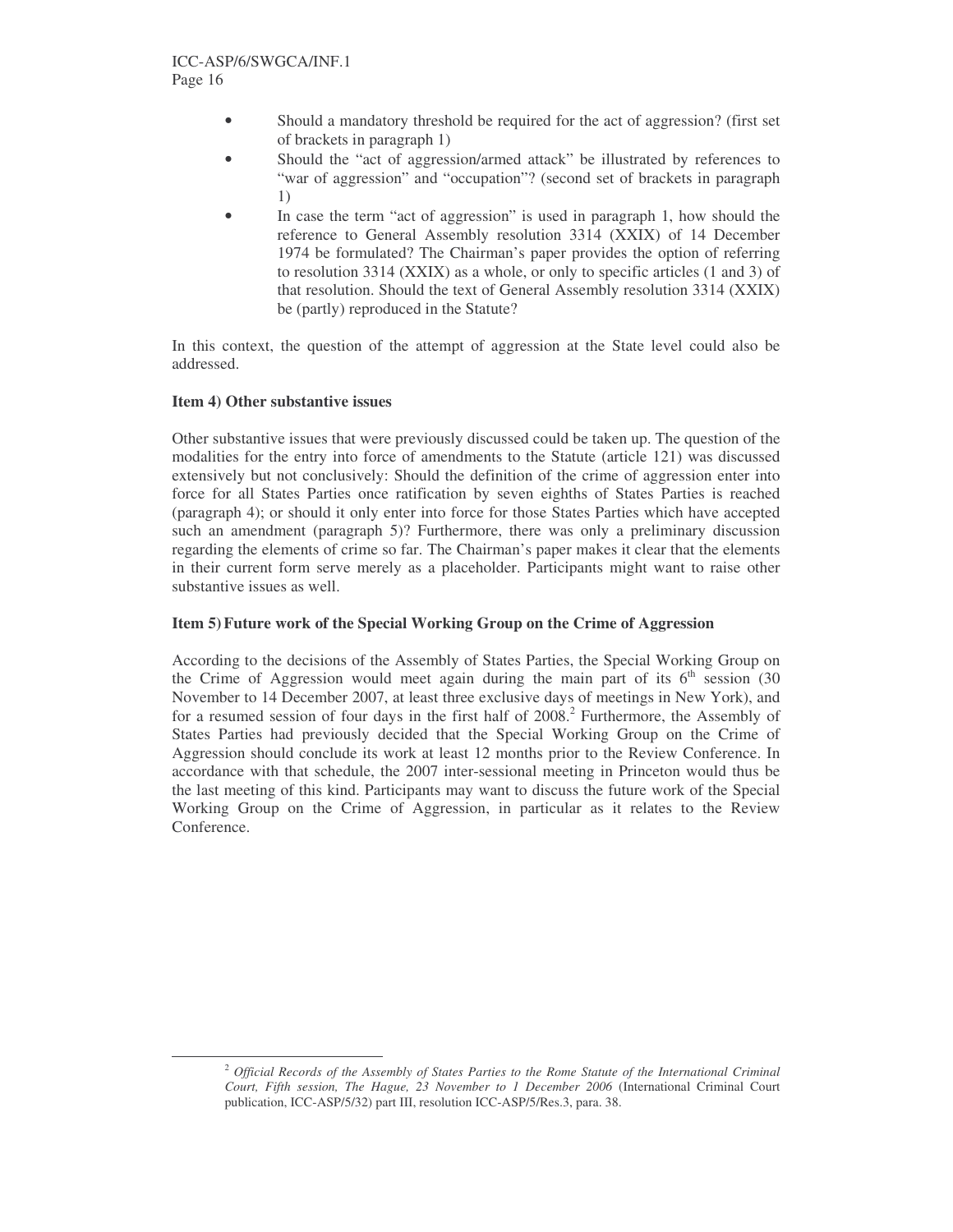## **Annex II**

#### **1. Proposal for alternative language on variant (a) prepared by the Chairman in January 2007** 1

The Court shall have jurisdiction with respect to the crime of aggression when committed by a person being in a position effectively to exercise control over or to direct the political or military action of a State.

For purposes of this Statute, "crime of aggression" means the planning, preparation, initiation or execution of an act of aggression/armed attack, [which, by its character, gravity and scale…]

#### *Article 25: add new paragraph 3 bis:*

With respect to the crime of aggression, the provisions of the present article shall only apply to persons being in a position effectively to exercise control over or to direct the political or military action of a State.

**2. Revised proposal for alternative language on variant (a) prepared by the Chairman for the informal consultations**

The Court shall have jurisdiction with respect to the crime of aggression when committed by a person being in a position effectively to exercise control over or to direct the political or military action of a State.

For purposes of this Statute, "crime of aggression" means the planning, preparation, initiation or execution, by a person in a position effectively to exercise control over or to direct the political or military action of a State, of an act of aggression/armed attack, [which, by its character, gravity and scale…]

#### *Article 25: add new paragraph 3 bis:*

With respect to the crime of aggression, the provisions of the present article shall apply only to persons being in a position effectively to exercise control over or to direct the political or military action of a State.

<sup>1</sup> *Official Records of the Assembly of States Parties to the Rome Statute of the International Criminal Court, resumed fifth session, New York, 29 January - 1 February 2007* (International Criminal Court publication, ICC-ASP/5/35)*,* annex II, appendix.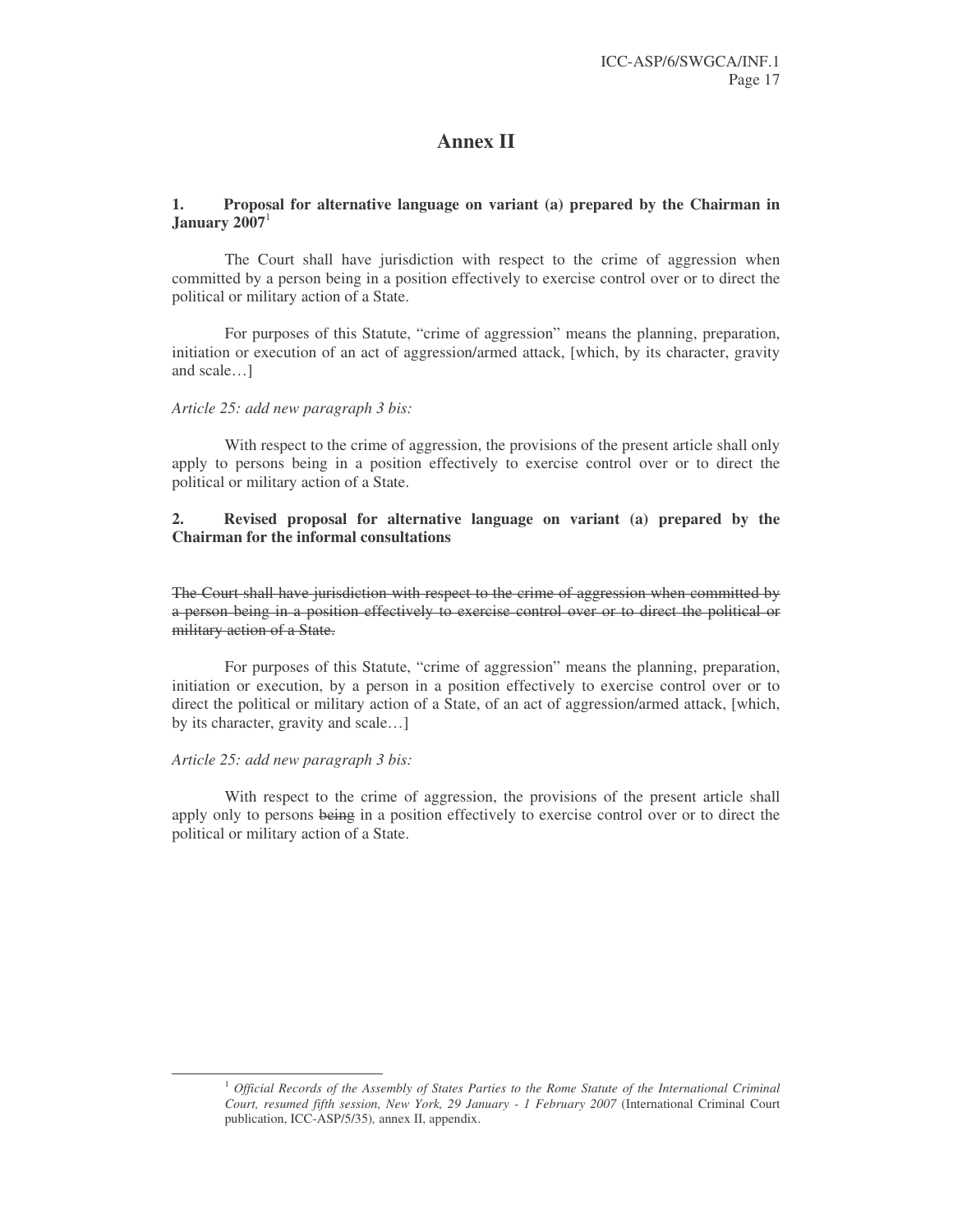## **Annex III**

## **Non-paper submitted by the Chairman on the exercise of jurisdiction**

(on paragraphs (4) and (5) of the Chairman's paper<sup>1</sup>)

The present non-paper is aimed at facilitating discussions in Princeton with respect to paragraphs (4) and (5) of the Chairman's paper, dealing with pre-conditions for the exercise of jurisdiction. The paper is submitted in response to suggestions made at the Special Working Group on the Crime of Aggression meeting in January 2007 aimed at improving the drafting technique of these paragraphs. Specifically, it was suggested that clarification is needed in order to determine at what stage of the proceedings and through which Court organ the notification should be effected. The paper furthermore contains wording reflecting the approach of allowing the Council to give the Court the "green light" to proceed with a case, without making a determination that an act of aggression had occurred (see paragraph 31 of the report of the Special Working Group meeting in January 2007).

**Placement:** It is suggested that a provision on exercise of jurisdiction should be placed after article 15 of the Statute, in order to highlight the link to the existing provisions on the exercise of jurisdiction. Articles 13, 14 and 15 address the question of how a situation can come under investigation by the Prosecutor. They remain applicable to the crime of aggression, subject to the special provisions of the new article 15 bis, which details how the Prosecutor shall deal with the crime of aggression – either as part of a larger investigation into other crimes as well, or as the only crime under investigation in a particular situation.

**Paragraph 1:** The introductory paragraph makes clear that situations which may involve a crime of aggression can come under the jurisdiction of the Court through all three existing trigger mechanisms (State referral, Security Council referral, *proprio motu* investigation).

**Paragraphs 2 and 3**: These two paragraphs suggest that the question of whether the Prosecutor may initiate an investigation in respect of a crime of aggression – whether it emanates from a State referral, Security Council referral or *proprio motu* investigation – shall be dealt with by the Pre-Trial Chamber, following the same procedure as is currently in place for the authorization of *proprio motu* investigations into other crimes. The Prosecutor would have to specifically request authorization for an investigation in respect of a crime of aggression.

The Pre-Trial Chamber would have to follow the procedure contained in article 15 of the Statute (examine the request and supporting material, consider whether there is a reasonable basis to proceed with an investigation into the crime of aggression, consider whether the case appears to fall within the jurisdiction of the Court). In addition to these requirements, paragraph 3 (and paragraph 6) contains language reflecting the discussed options for other organs to be involved in the question of the exercise of jurisdiction:

Under subparagraph (a), the Pre-Trial Chamber may authorize the investigation if a Security Council determination of an act of aggression exists.

<sup>&</sup>lt;sup>1</sup> ICC-ASP/5/SWGCA/2, annex.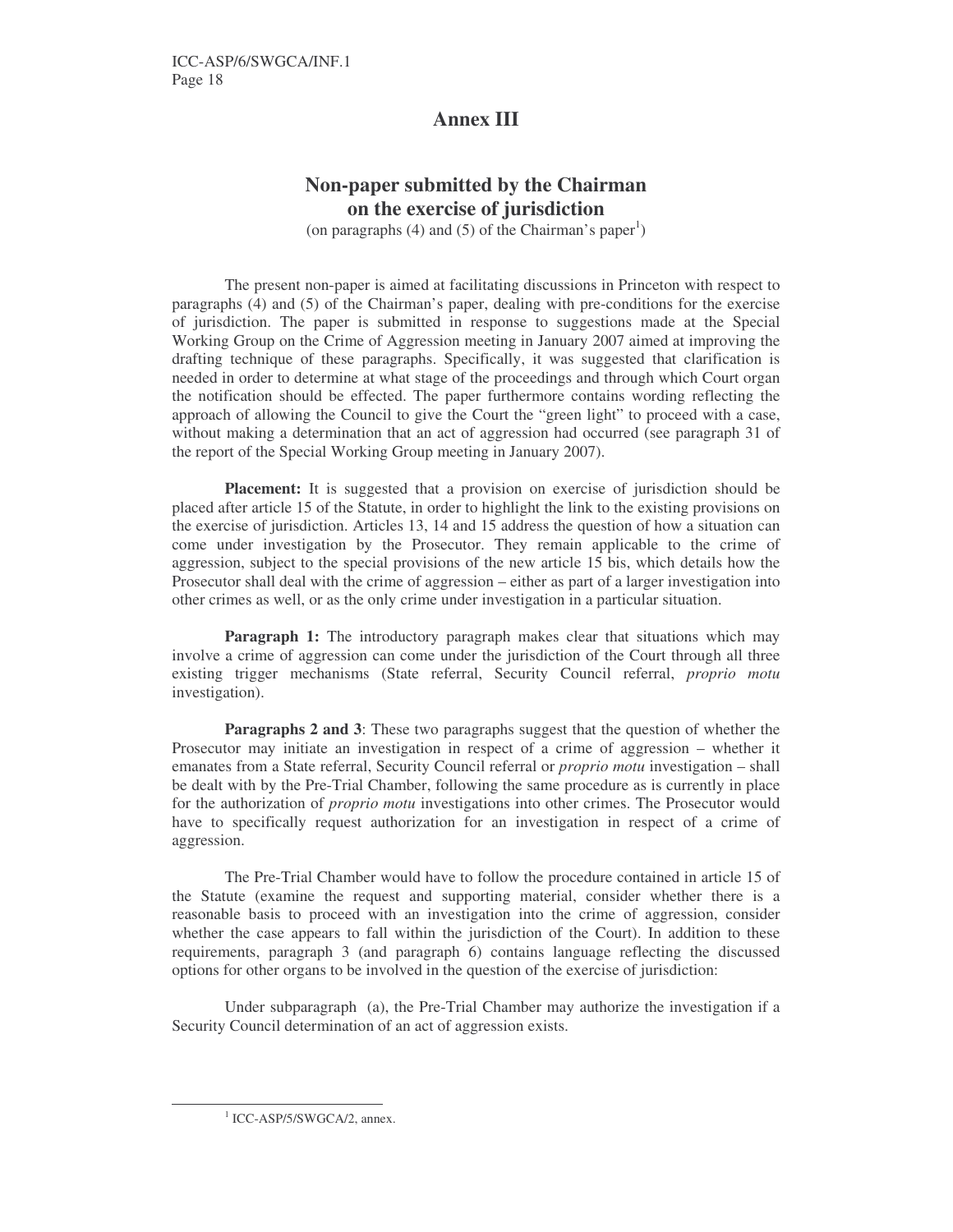Under subparagraph (b), the Pre-Trial Chamber may authorize the investigation if the Security Council has given the "green light" for an investigation specifically into a crime of aggression.

Under subparagraph (c), the Pre-Trial Chamber may authorize the investigation if a determination by the United Nations General Assembly or the International Court of Justice exists. This paragraph reflects mainly Options 3 and 4 of the Chairman's paper, while simplifying their wording. In particular, it seems irrelevant and thus not necessary to specify how the General Assembly or the International Court of Justice reach a decision which may contain a determination of an act of aggression.

The phrase "has determined that an act of aggression has been committed by the State referred to in article 8 bis" contained in both subparagraphs is intended to formulate more precisely what is meant by the phrase "determination of an act of aggression committed by the State concerned" currently contained in paragraph 4 of the Chairman's paper.

**Paragraph 4** suggests that the Pre-Trial Chamber should notify the Secretary-General of the United Nations of the request submitted by the Prosecutor. This language is intended to be more precise compared to the formulation in the Chairman's paper, by identifying the competent organ of the Court which should effect the notification, as well as the recipient of the notification (see the role of the Secretary-General in transmitting information between the International Criminal Court and the United Nations provided for in the Relationship Agreement between the International Criminal Court and the United Nations).

**Paragraph 5** contains language which mirrors Option 1 of the Chairman's paper (the Court may proceed if the Security Council does not respond within a certain time), as well as the second sentence of Option 3. In essence, this paragraph reflects the position that organs outside the International Criminal Court should get an opportunity to express themselves on the question of the State act of aggression, but that the Court may proceed if that opportunity is not taken.

**Paragraph** 6 makes clear that any investigation into a crime of aggression leaves the current provisions with respect to other crimes untouched. This implies in particular that following a State referral, or following a Security Council referral which does not contain a determination of an act of aggression (nor the "green light" to investigate the crime of aggression), the Prosecutor can proceed with the investigation into other crimes. If in the course of this investigation the Prosecutor concludes that there would be a reasonable basis to proceed with an investigation also with respect to the crime of aggression, he would have to request a specific authorization in that respect from the Pre-Trial Chamber. This procedure would however not affect the investigation into other crimes. In case of a *proprio motu* investigation initiated by the Prosecutor under article 15, the Prosecutor could include the specific request for authorization of an investigation into a crime of aggression in the "regular" request for authorization of an investigation into other crimes, or he could add such a request separately, at a later stage.

It is important to note that the proposal below is not intended to affect the substance of the options currently discussed in the Special Working Group on the exercise of jurisdiction. The proposed language in paragraphs (3)(a) and (b), (4) and (5) contains elements which reflect the substance of the options contained in the Chairman's paper.

These paragraphs are suggested as elements rather than alternatives, i.e. the suggested formulations can be combined in different ways – and therefore do not contain square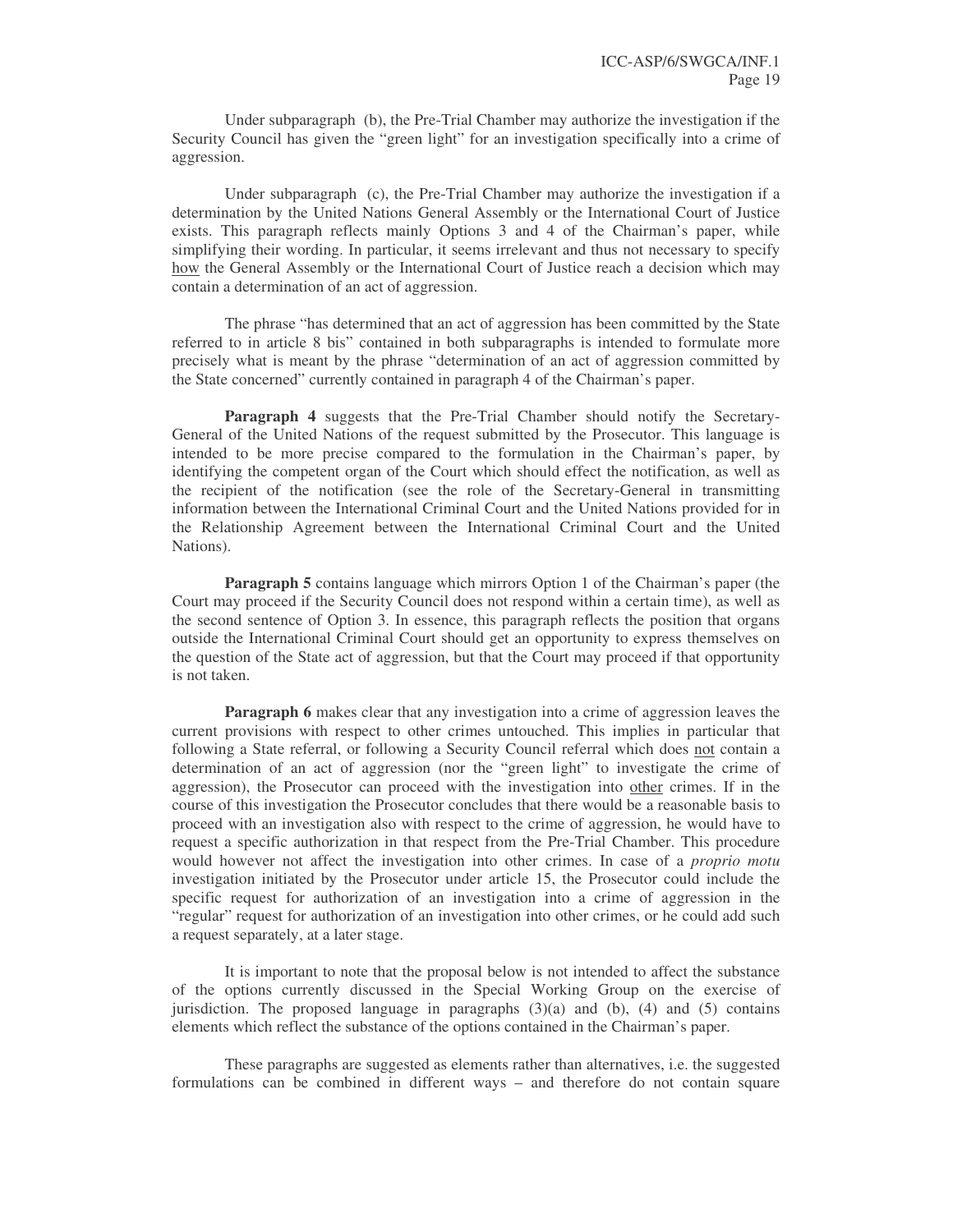brackets. The main goal of this re-draft is to improve the rather imprecise formulations in paragraph 5 of the Chairman's paper, while maintaining the essence of its substance.

#### **Article 15 bis Exercise of jurisdiction over the crime of aggression**

1. The Court may exercise jurisdiction over the crime of aggression in accordance with article 13, subject to the provisions of this article.

2. Where the Prosecutor concludes that there is a reasonable basis to proceed with an investigation in respect of a crime of aggression, he or she shall seek authorization by the Pre-Trial Chamber for the investigation in respect of this crime.

3. The Pre-Trial Chamber may, in accordance with the procedure contained in article 15, authorize the commencement of the investigation in respect of a crime of aggression,

(a) if the Security Council has determined that an act of aggression has been committed by the State referred to in article 8 bis; or

(b) if the Security Council has decided not to object to the investigation in respect of a crime of aggression; or

(c) if the General Assembly or the International Court of Justice has determined that an act of aggression has been committed by the State referred to in article 8 bis.

4. In the absence of such a determination or decision, the Pre-Trial Chamber shall notify the Secretary-General of the United Nations of the request submitted by the Prosecutor, including any relevant information and documents.

5. Where no such determination or decision is made within [xx] months after the date of notification, the Pre-Trial Chamber may authorize the commencement of the investigation in accordance with the procedure contained in article 15.

6. This article is without prejudice to the provisions relating to the exercise of jurisdiction with respect to other crimes referred to in article 5.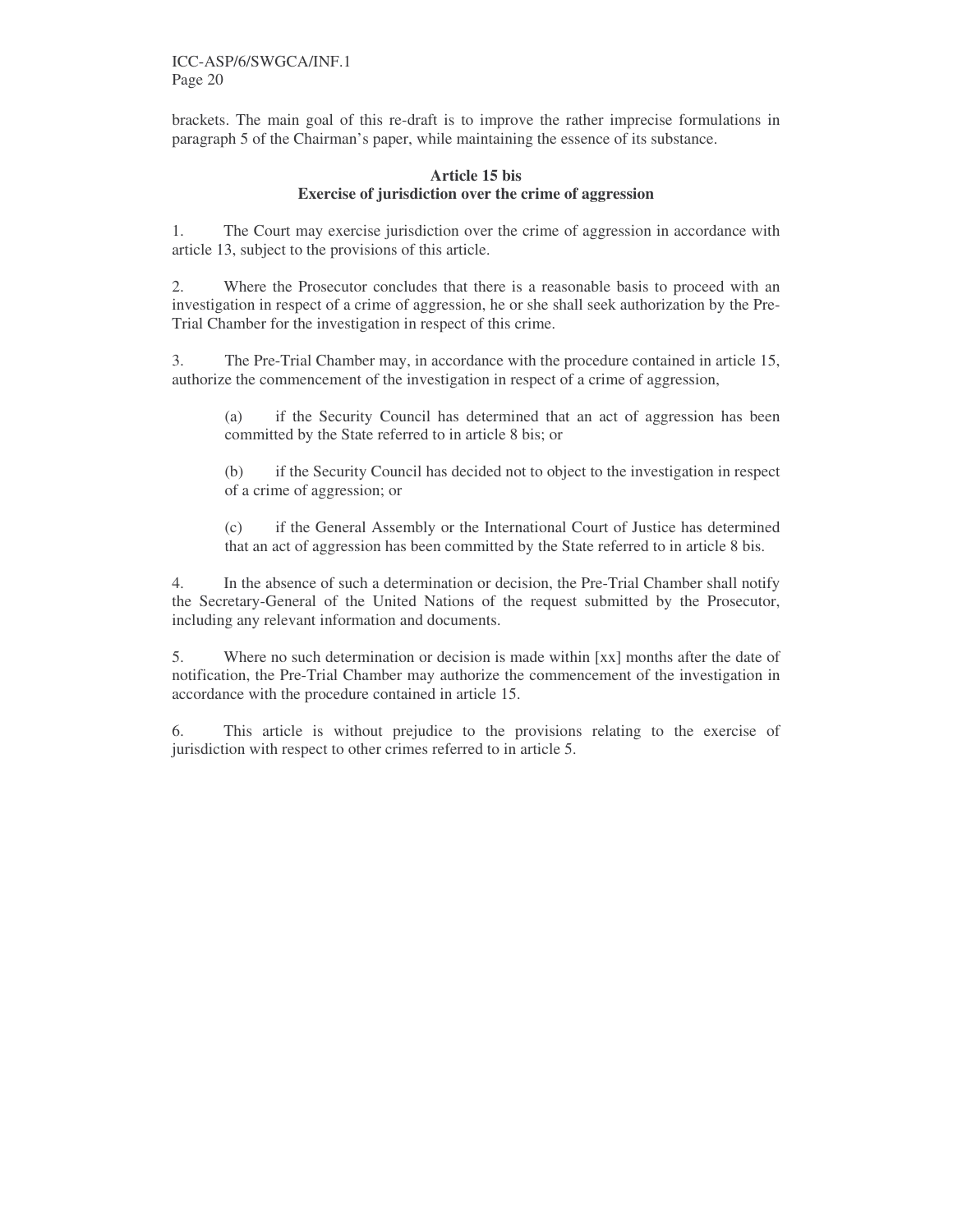## **Annex IV**

# **Non-paper submitted by the Chairman on defining the State act of aggression**

(paragraph 2 of the Chairman's paper 1 )

The present non-paper is aimed at facilitating discussions in Princeton with respect to paragraph 2 of the Chairman's paper. At the January 2007 meeting of the Special Working Group on the Crime of Aggression, the suggestion was made to incorporate the text of articles 1 and 3 of United Nations General Assembly resolution 3314 (XXIX) into the draft itself. It was argued that this would be appropriate in light of the principle of legality, which requires a clear definition of the crime.

Paragraph 2 of the Chairman's paper currently reads:

*2. For the purpose of paragraph 1, "act of aggression" means an act referred to in [articles 1 and 3 of] United Nations General Assembly resolution 3314 (XXIX) of 14 December 1974.*

The text below is an attempt to illustrate how a text incorporating the relevant provisions of General Assembly resolution 3314 (XXIX) might look. If such an approach were chosen, the text below could replace the current paragraph 2 of the Chairman's paper.

*2. For the purpose of paragraph 1, "act of aggression" means the use of armed force by a State against the sovereignty, territorial integrity or political independence of another State, or in any other manner inconsistent with the Charter of the United Nations, as set out in [articles 1 and 3 of] United Nations General Assembly resolution 3314 (XXIX) of 14 December 1974.*

*Any of the following acts, regardless of a declaration of war, shall, in accordance with United Nations General Assembly resolution 3314 (XXIX) of 14 December 1974, qualify as an act of aggression:*

*(a) The invasion or attack by the armed forces of a State of the territory of another State, or any military occupation, however temporary, resulting from such invasion or attack, or any annexation by the use of force of the territory of another State or part thereof;*

*(b) Bombardment by the armed forces of a State against the territory of another State or the use of any weapons by a State against the territory of another State;*

*(c) The blockade of the ports or coasts of a State by the armed forces of another State;*

*(d) An attack by the armed forces of a State on the land, sea or air forces, or marine and air fleets of another State;*

*(e) The use of armed forces of one State which are within the territory of another State with the agreement of the receiving State, in contravention of the conditions provided*

<sup>&</sup>lt;sup>1</sup> ICC-ASP/5/SWGCA/2.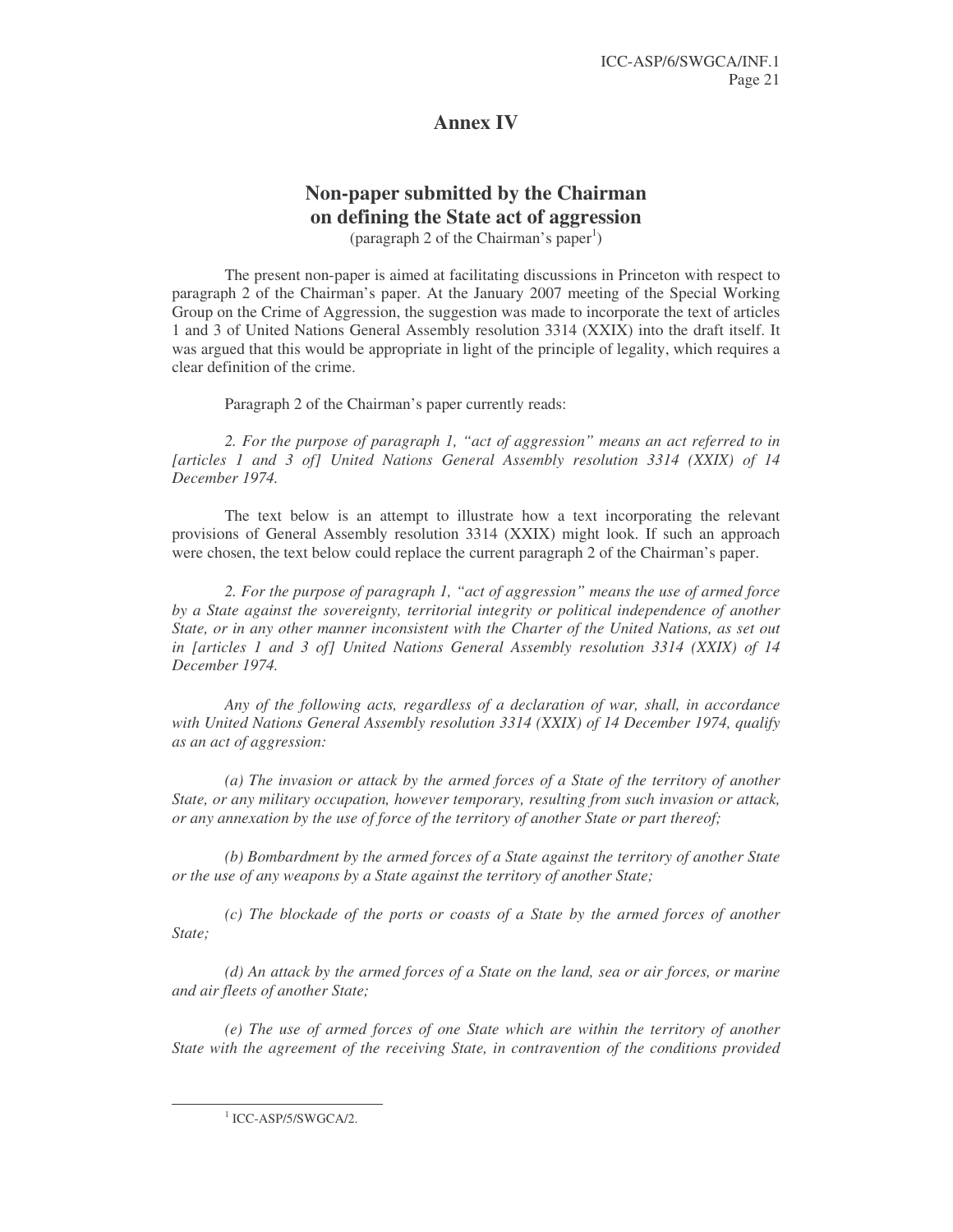*for in the agreement or any extension of their presence in such territory beyond the termination of the agreement;*

*(f) The action of a State in allowing its territory, which it has placed at the disposal of another State, to be used by that other State for perpetrating an act of aggression against a third State;*

*(g) The sending by or on behalf of a State of armed bands, groups, irregulars or mercenaries, which carry out acts of armed force against another State of such gravity as to amount to the acts listed above, or its substantial involvement therein.*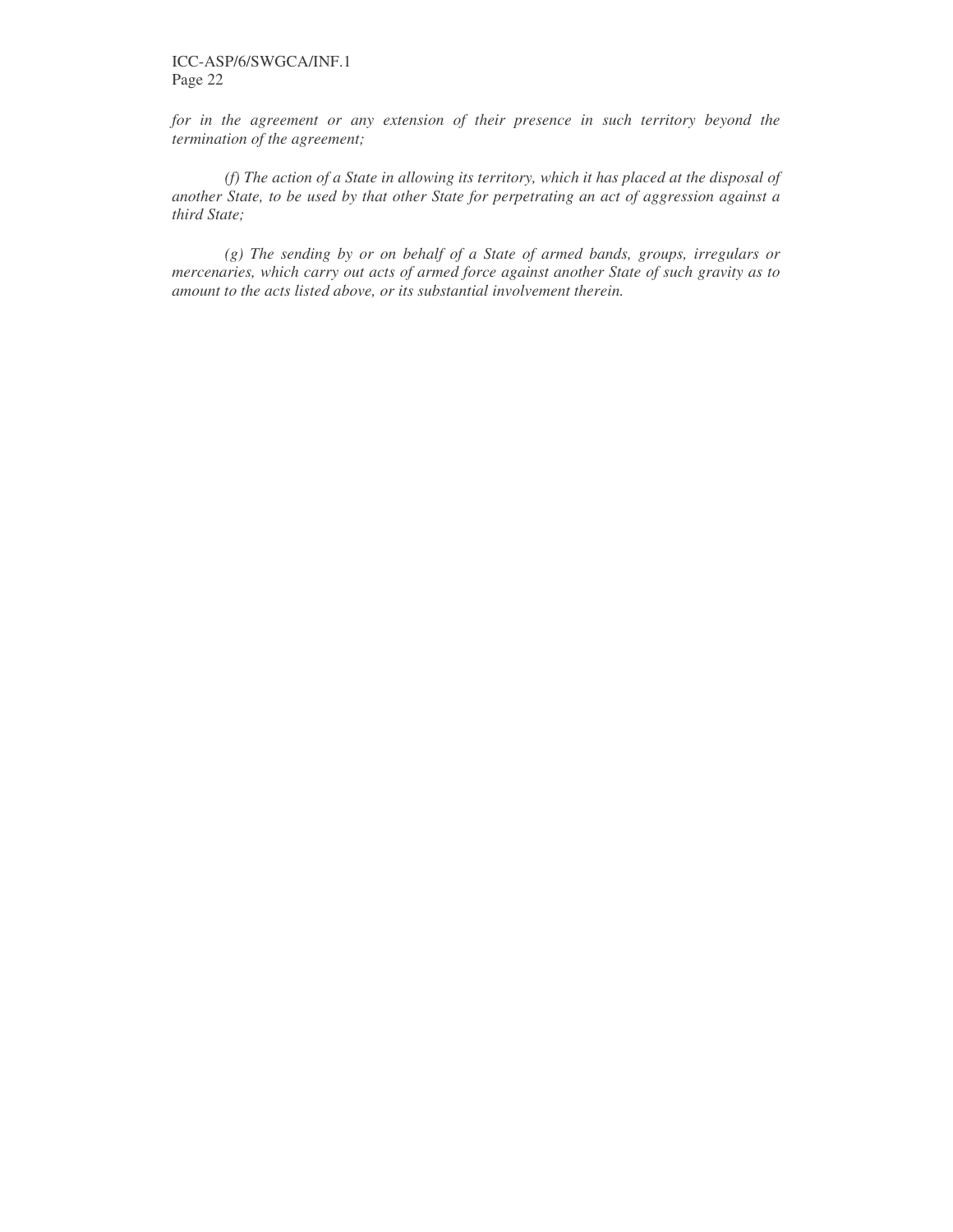## **Annex V**

## **List of participants**

Afghanistan Mr. Mohammad Erfani General Director Department of United Nations and International Conferences Ministry of Foreign Affairs

Argentina Ms. María Luz Melon Second Secretary Permanent Mission to the United Nations

Armenia Mr. Ara Margarian Counsellor Permanent Mission to the United Nations

Australia Ms. Ciara Henshaw Legal Officer, Office of International Law Australian Attorney General's Department

Australia Ms. Carrie McDougall Adviser Permanent Mission to the United Nations

Australia Mr. Ben Playle Legal Adviser Permanent Mission to the United Nations

Austria Mr. Konrad Bühler Counsellor Permanent Mission to the United Nations

Azerbaijan Ms. Rena Salayeva Third Secretary Permanent Mission to the United Nations

Bahrain Mr. Hussain Makhlooq Second Secretary Ministry of Foreign Affairs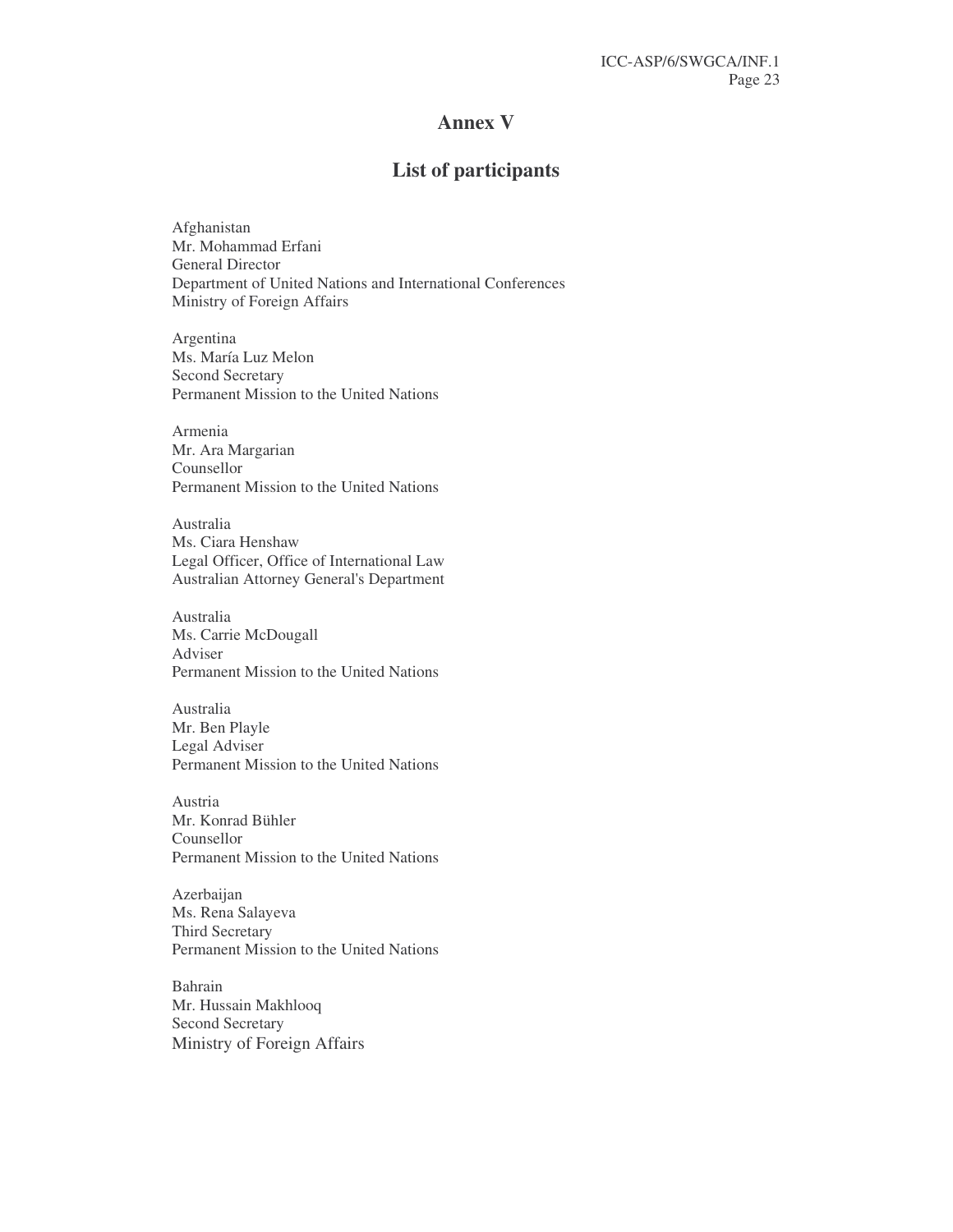Belgium Ms. Fanny Fontaine Legal Adviser Ministry of Justice

Bolivia Mr. Ruddy Flores Monterrey First Secretary, Legal Adviser Permanent Mission to the United Nations

Brazil Mr. Rodrigo Cardoso Second Secretary Permanent Mission to the United Nations

Bulgaria Ms. Krassimira Beshkova Head of Department, International Law Directorate Ministry of Foreign Affairs

Burkina Faso Mr. Sifana Ibsen Kone Second Counsellor Permanent Mission to the United Nations

Canada Mr. John Hannaford Director, Human Rights and Economic Law Division Ministry of Foreign Affairs and International Trade

Canada Ms. Christine Hanson Coordinator, International Tribunals Unit Ministry of Foreign Affairs and International Trade

Chad Mr. Bilal Mahamat Ali Head Division of Legal Affairs Ministry of Foreign Affairs

China Mr. Bin Hu First Secretary Treaty and Law Department, Ministry of Foreign Affairs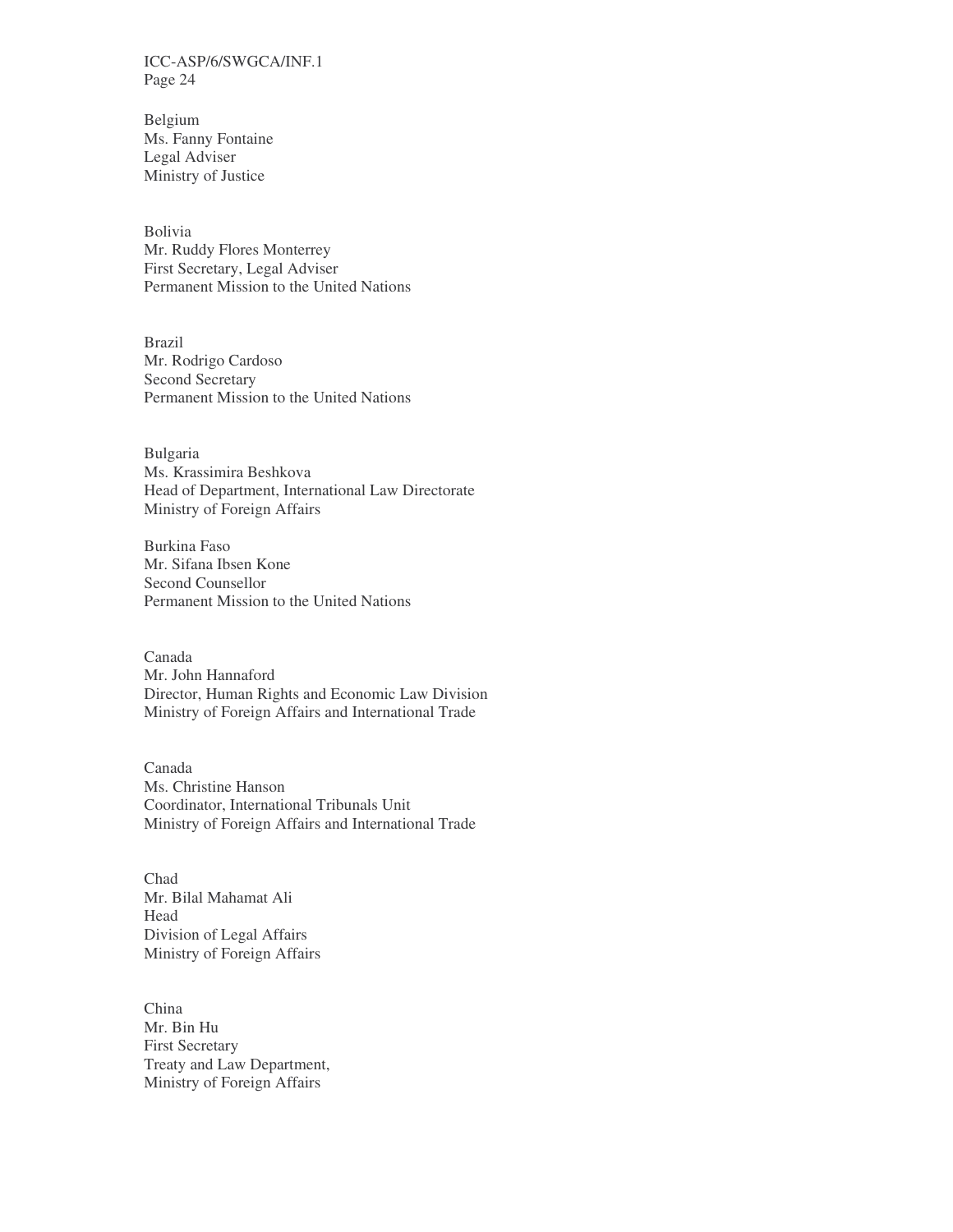China Mr. Qinmin Shen Legal Officer Treaty and Law Department Ministry of Foreign Affairs

Colombia Mr. Alvaro Sandoval Minister Plenipotentiary Permanent Mission to the United Nations

Comoros Mr. Mohamed El-Marouf Special Adviser Permanent Mission to the United Nations

Costa Rica Mr. Jorge Ballestero Minister Counsellor Permanent Mission to the United Nations

Croatia H.E. Mr. Frane Krnic Ambassador Embassy of Croatia, The Hague

Czech Republic Ms. Monika Popenkova Legal Adviser Permanent Mission to the United Nations

Denmark Ms. Mette Nørgaard Dissing Legal Adviser Permanent Mission to the United Nations

Dominican Republic Mr. Napoleón Beras Counsellor Permanent Mission to the United Nations

Ecuador Ms. Verónica Gomez Second Secretary Permanent Mission to the United Nations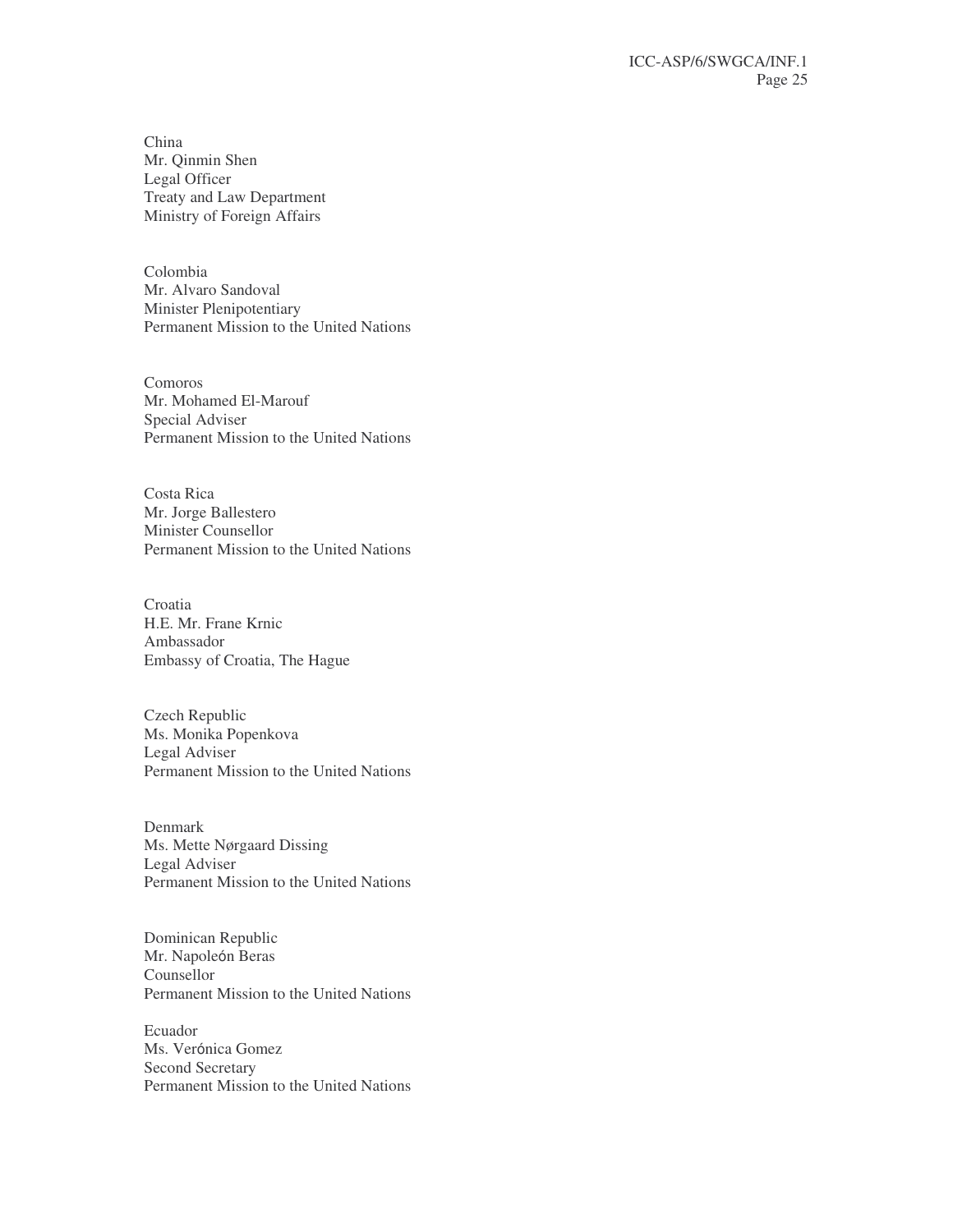Egypt Ms. Namira Negm First Secretary Permanent Mission to the United Nations

El Salvador Ms. Pilar Escobar Director of International Legal Studies Ministry of Foreign Affairs

Estonia Mr. Martin Roger Second Secretary, Legal Adviser Permanent Mission to the United Nations

Ethiopia Mr. Reta Alemu First Secretary, Legal Officer Ministry of Foreign Affairs

Finland Ms. Susanna Mehtonen Project Adviser Ministry of Foreign Affairs

Finland Ms. Anna Sotaniemi First Secretary, Legal Adviser Permanent Mission to the United Nations

France Mr. Didier Gonzalez Special Adviser of the Department of United Nations and International Organisations Ministry of Foreign Affairs

France Ms. Patrizianna Sparacino-Thiellay Special Adviser to the Director of the Legal Department Ministry of Foreign Affairs

France Mr. Laurent Teisseire Deputy-Director of International and European Law Department of Legal Affairs Ministry of Defence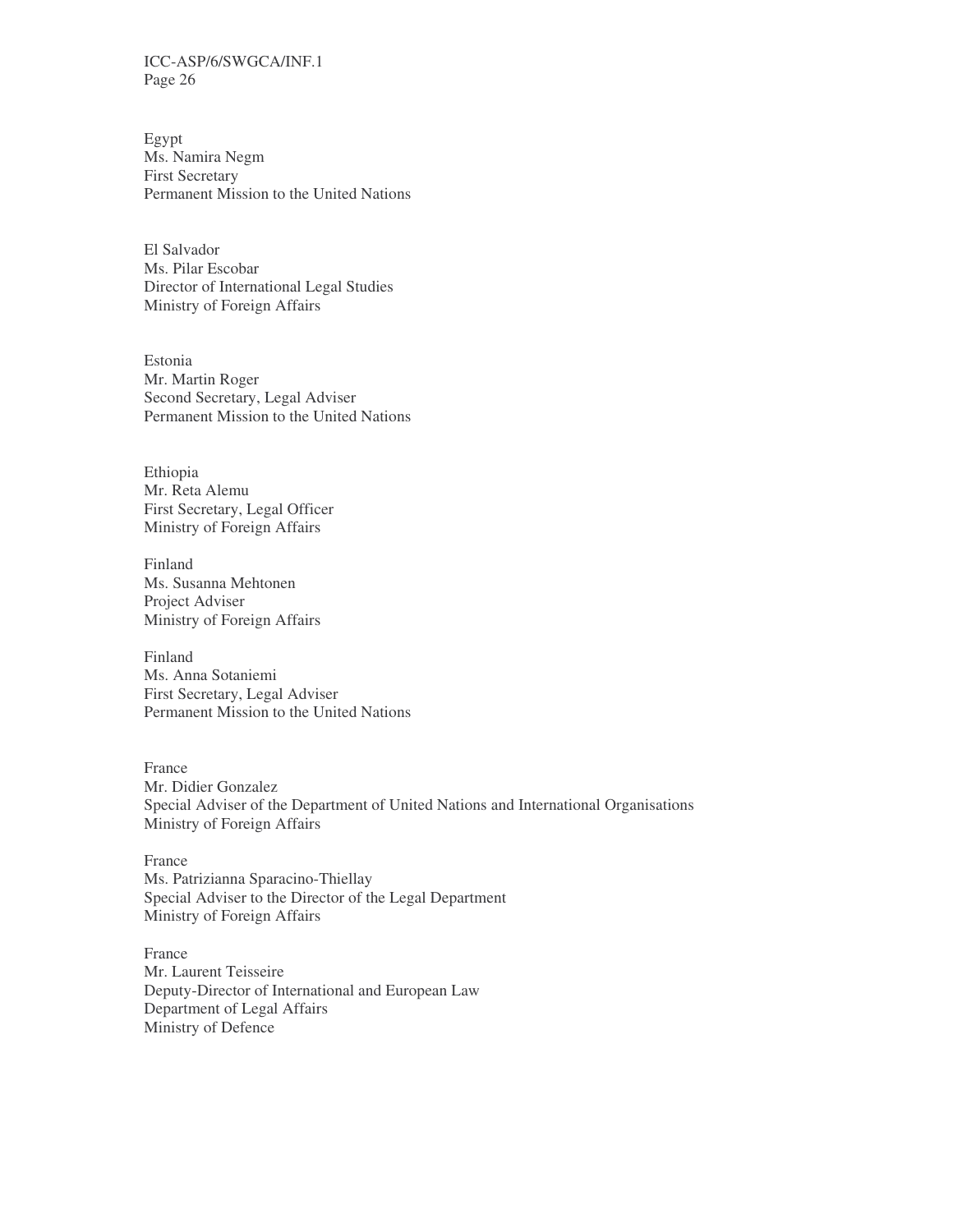Gabon Ms. Anne Florette Gros Niomba Chief, Division of Reglementation Ministry of Foreign Affairs

Gambia Mr. Lamin Faati First Secretary, Legal Adviser Permanent Mission to the United Nations

Germany Professor Claus Kress Professor of Law University of Cologne

Germany Ms. Anne Rübesame Adviser Permanent Mission to the United Nations

Germany Mr. Thomas Schneider Counsellor, Head of Section Ministry of Foreign Affairs

Ghana Mr. James Tettey Deputy Head of Mission, Deputy Permanent Representative to the International Criminal Court Embassy of Ghana, The Hague

**Greece** Ms. Phani Dascalopoulou-Livada Legal Adviser Ministry of Foreign Affairs

Guatemala Ms. Ana Rodríguez First Secretary Permanent Mission to the United Nations

Holy See Mr. Robert Meyer Legal Adviser Permanent Observer Mission to the United Nations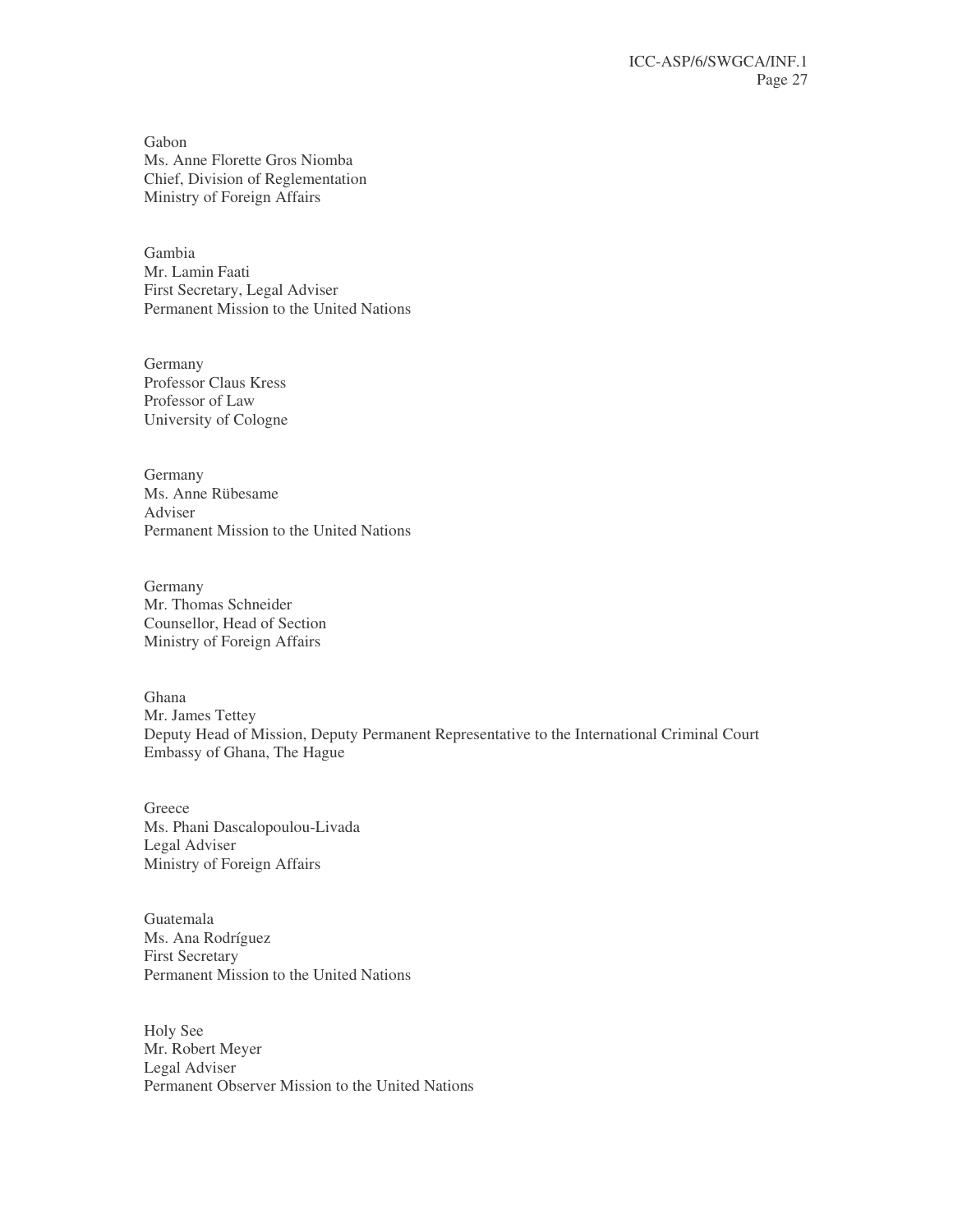Hungary Mr. István Gerelyes Director of International Law Unit Ministry of Foreign Affairs

India Ms. Neeru Chadha Counsellor Permanent Mission to the United Nations

Indonesia Mr. Rama Kurniawan Staff of the Directorate for Political, Security and Territorial Treaties Department of Foreign Affairs

Indonesia Mr. Adam Tugio First Secretary Permanent Mission to the United Nations

Ireland Mr. Trevor Redmond Assistant Legal Adviser Department of Foreign Affairs

Israel Ms. Ady Schonmann International Law and Human Rights Adviser Ministry of Foreign Affairs

Italy Mr. Roberto Bellelli Judge, Legal Adviser Ministry of Foreign Affairs

Italy Mr. Giuseppe Nesi Professor, Legal Adviser Permanent Mission to the United Nations

Jamaica Mrs. Ayisha Richards-McKay Legal Adviser, Research Assistant Permanent Mission to the United Nations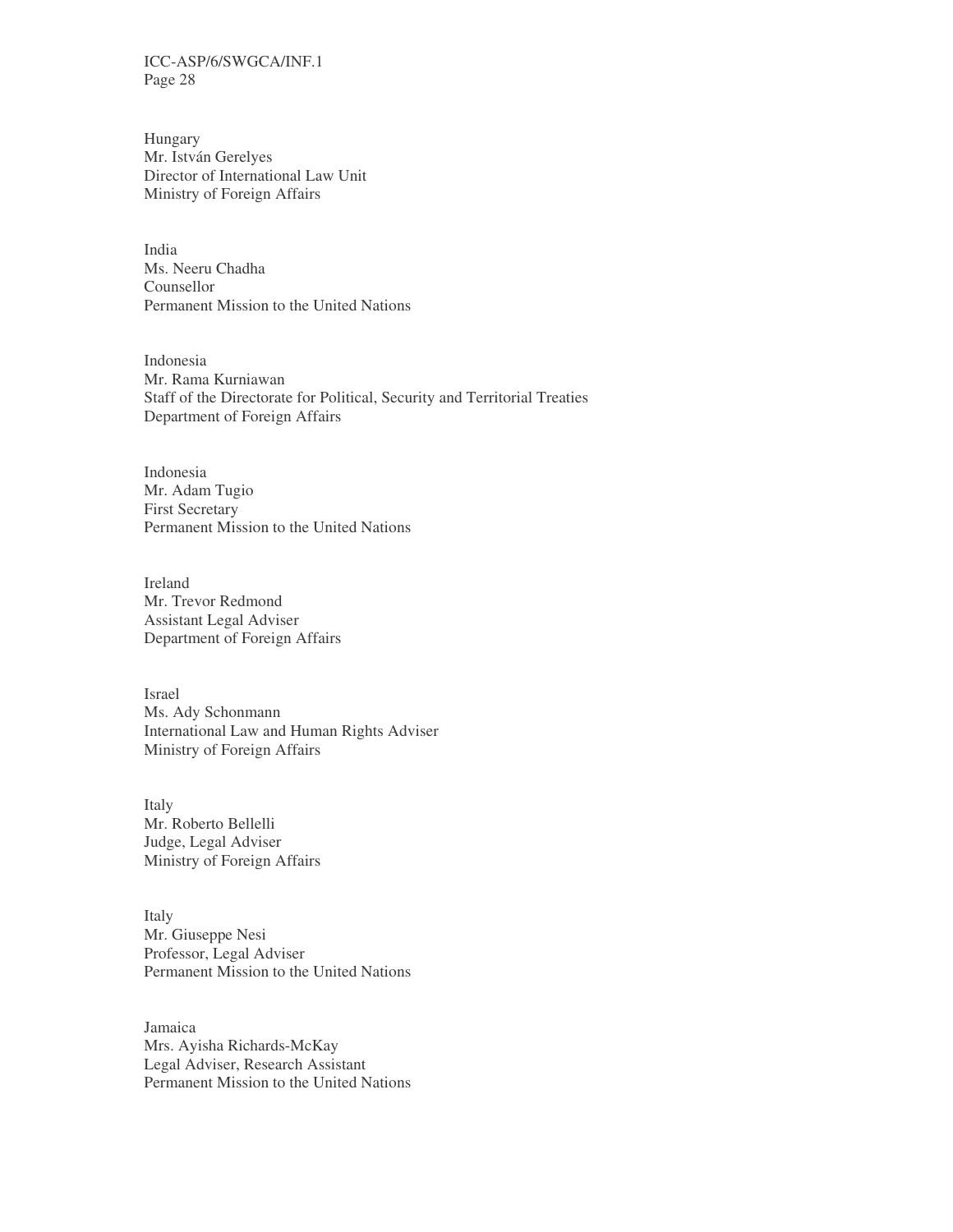Japan Mr. Yasushi Masaki Director, International Legal Affairs Bureau Ministry of Foreign Affairs

Jordan Mr. Adi Khair Third Secretary, Legal Adviser Permanent Mission to the United Nations

Kenya Ms. Karen Odaba-Mosoti Legal Adviser Permanent Mission to the United Nations

Kenya Mr. Joseph Vungo Legal Adviser Embassy of Kenya, The Hague

Kuwait Mr. Hani Al Sebaee Legal Researcher Permanent Mission to the United Nations

Lao People's Democratic Republic Ms. Khanhxay Pholsena Second Secretary Permanent Mission to the United Nations

Lao People's Democratic Republic Ms. Vatsana Vongphyla Second Secretary Permanent Mission to the United Nations

Latvia Ms. Ieva Miluna Legal Adviser Ministry of Justice

Lebanon Mr. Hassan Saleh Counsellor Permanent Mission to the United Nations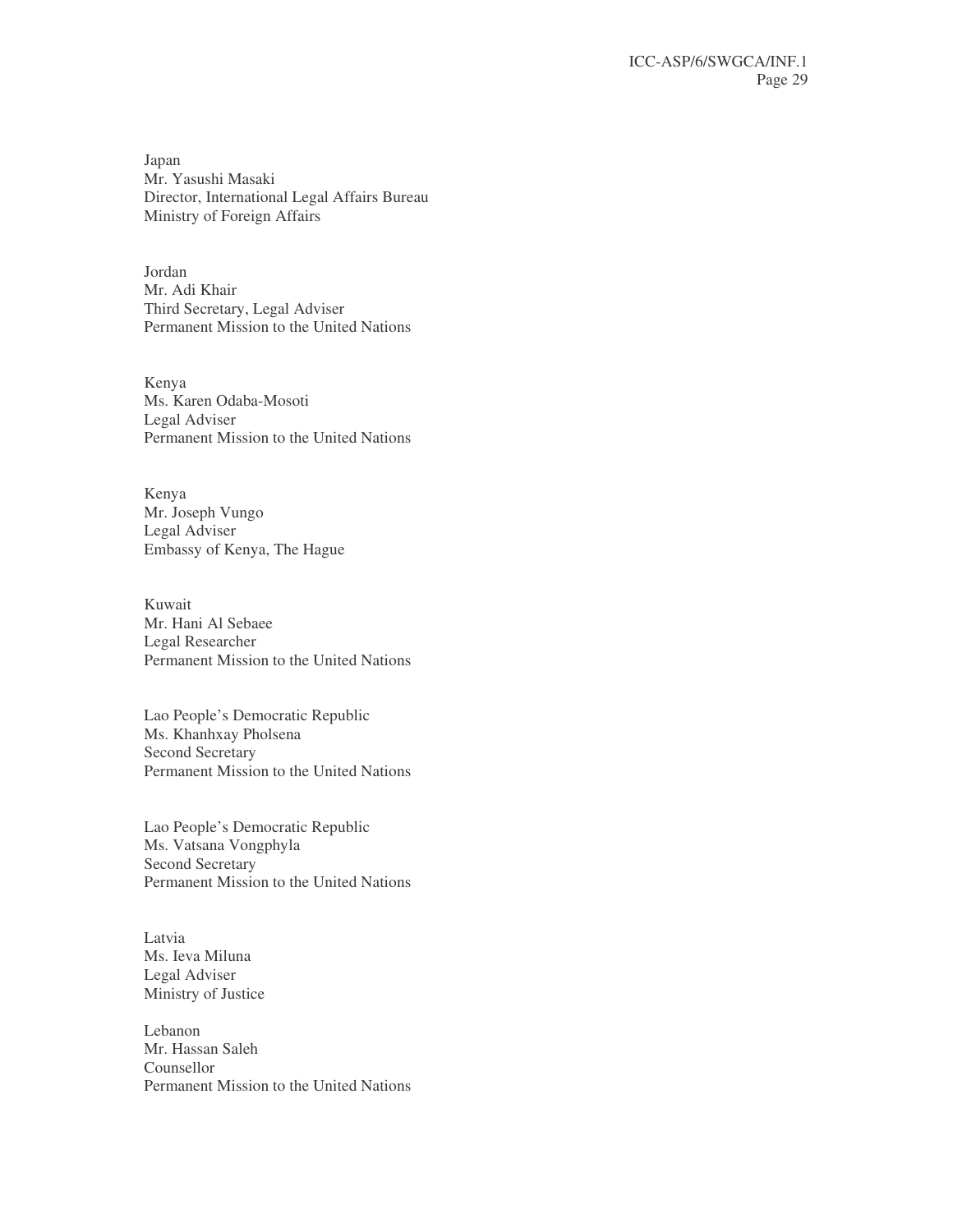Lesotho Mr. Kautu Moeletsi Counsellor, Legal Affairs Permanent Mission to the United Nations

Liechtenstein Mr. Stefan Barriga Counsellor, Legal Adviser Permanent Mission to the United Nations

Liechtenstein Mr. Till Papenfuss Adviser Permanent Mission to the United Nations

Liechtenstein H.E. Mr. Christian Wenaweser Ambassador, Permanent Representative Permanent Mission to the United Nations

Madagascar Ms. Lydia Randrianarivony Counsellor Permanent Mission to the United Nations

Malaysia Mr. Kamal Baharin Omar Senior Federal Counsel Attorney General's Chambers

Malta Mr. Albert Ghigo First Secretary Permanent Mission to the United Nations

Mexico Mr. Alejandro Alday Second Secretary Permanent Mission to the United Nations

Morocco Mr. Karim Medrek Legal Counsellor Permanent Mission to the United Nations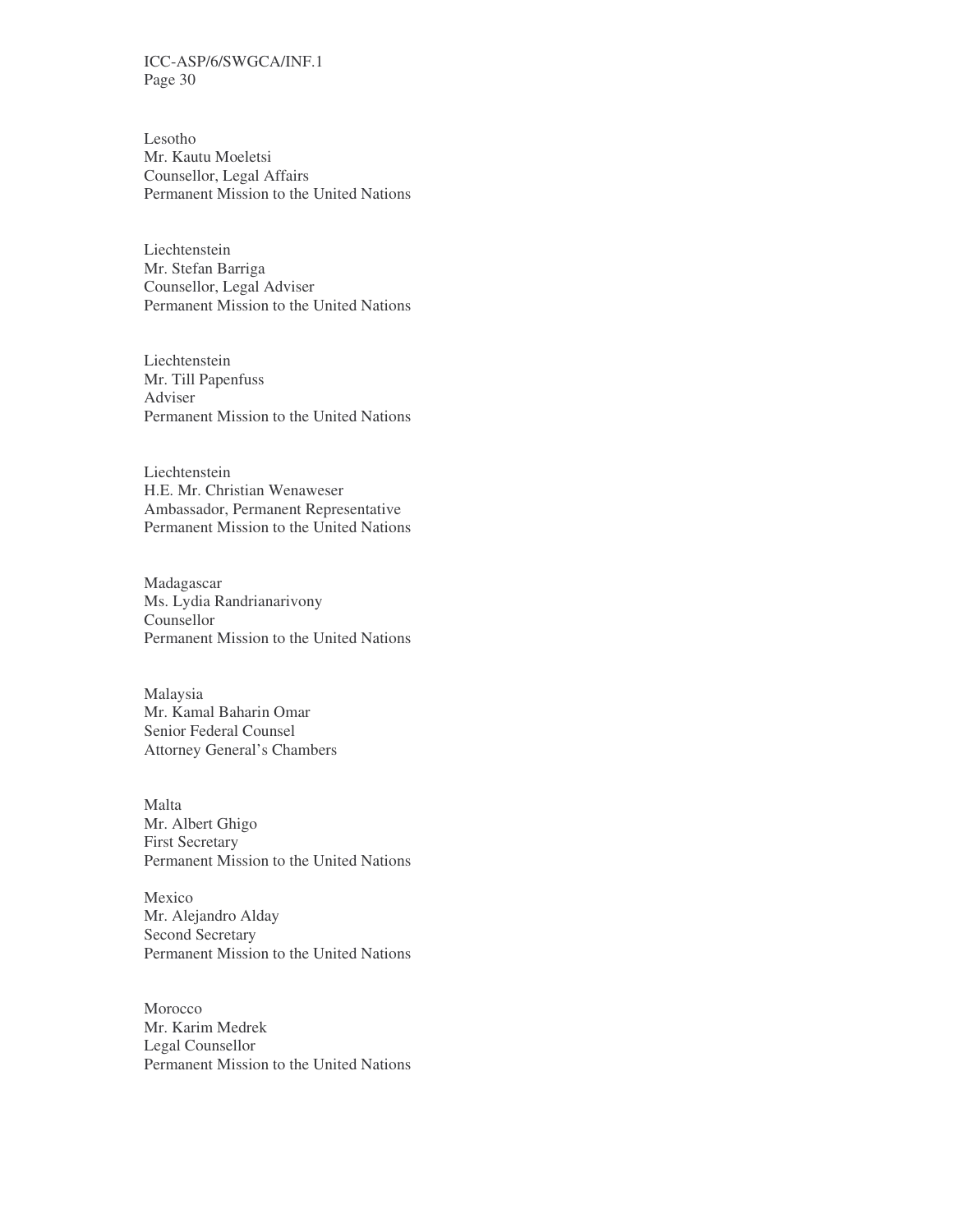Mozambique Mr. Fernando Jorge Manhica Head of Legal Affairs Permanent Mission to the United Nations

Mozambique Ms. Maria Isabel Rupia Deputy Attorney General

Mozambique Mr. Hipólito Pereira Zózimo Patrício General Inspector

Netherlands Mr. Niels Blokker Legal Counsel Ministry of Foreign Affairs

Netherlands Mr. Just Wiarda Senior Legal Adviser Ministry of Justice

New Zealand Mr. Scott Sheeran Second Secretary, Legal Adviser Permanent Mission to the United Nations

Nigeria Ms. Ifeyinwa Angela Nworgu Minister Counsellor, Legal Affairs Permanent Mission to the United Nations

Norway Mr. Morten Bergsmo Special Adviser, Director General for Public Prosecutions International Peace Research Institute, Oslo

Norway Mr. Rolf Fife Director General, Head of Legal Department Ministry of Foreign Affairs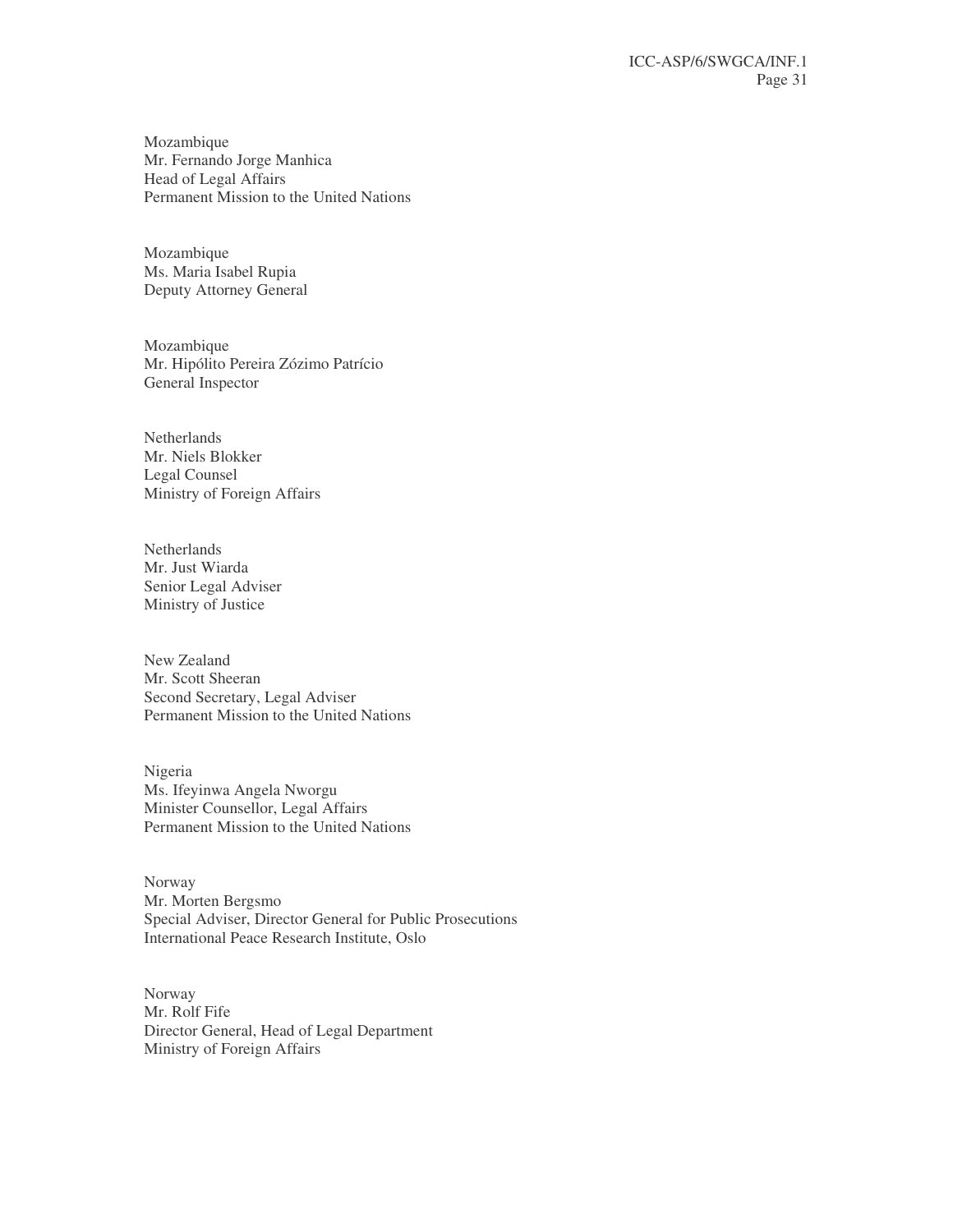Oman Mr. Mahmood Al Burashdi Assistant Legal Adviser Ministry of Legal Affairs

Pakistan Mr. Khurrum Ali Adviser Permanent Mission to the United Nations

Peru Mr. Jose Saavedra Calderón Legal Attaché Embassy of Peru, The Hague

Poland H.E. Mr. Remigiusz Henczel Ambassador Ministry of Foreign Affairs

Poland Ms. Beata Ziorkiewicz Prosecutor, Expert Ministry of Justice

Portugal Mr. Luis Serradas Tavares Director, Department of Legal Affairs Ministry of Foreign Affairs

Portugal Ms. Patrícia Teles Consultant, Department of Legal Affairs Ministry of Foreign Affairs

Qatar Mr. Mutlaq Al-Qahtani Minister Plenipotentiary Permanent Mission to the United Nations

Republic of Korea Mr. Yongsoo Jung Counsellor Permanent Mission to the United Nations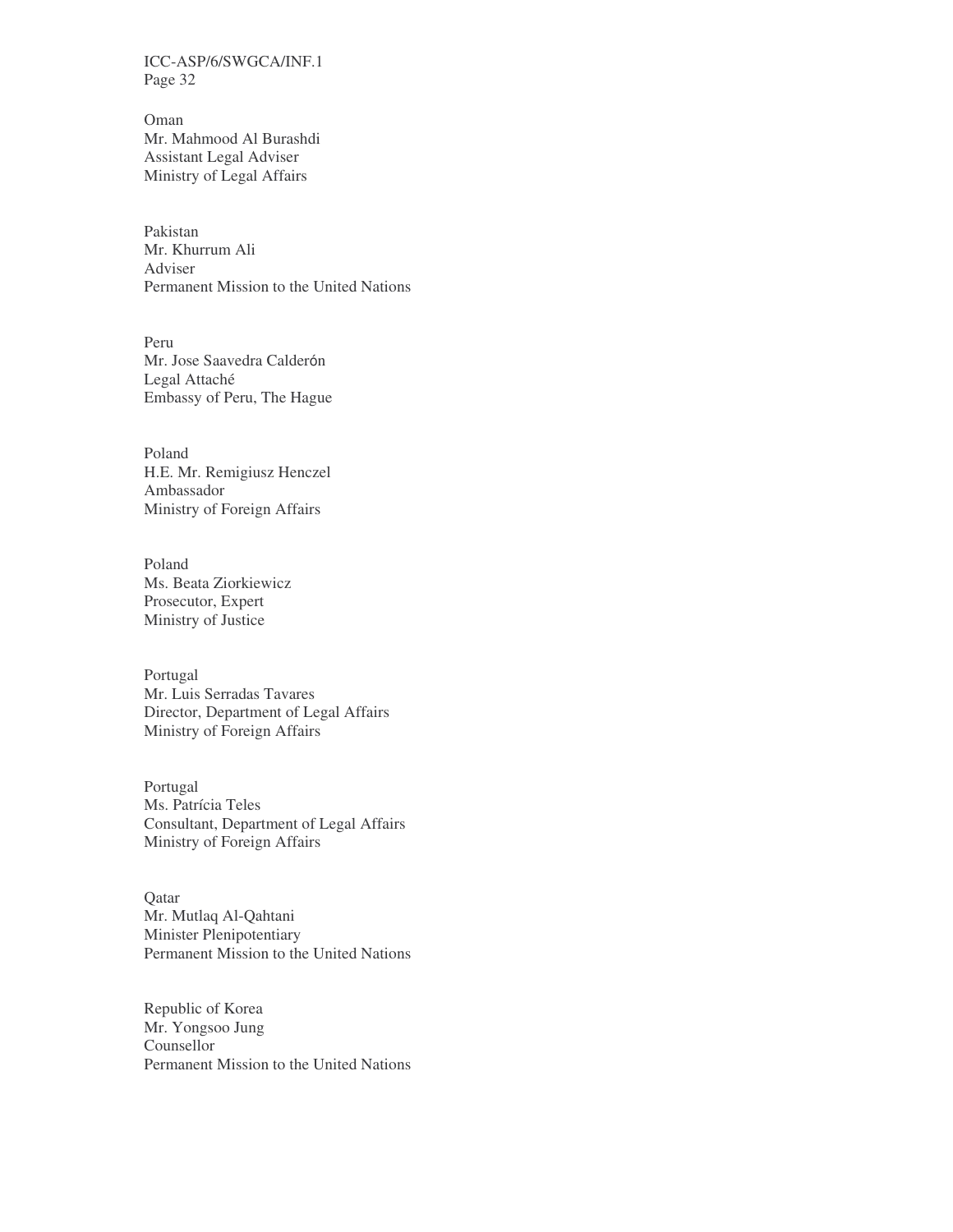Republic of Korea Mr. Young Sok Kim Associate Professor of Law Ewha Womans University

Republic of Korea Ms. Youn-Jung Kim Second Secretary Ministry of Foreign Affairs and Trade

Romania Mr. Lorin Hagim Legal Adviser for International Affairs Ministry of Justice

Romania Ms. Alina-Maria Orosan Third Secretary Director General for Legal Affairs Ministry of Foreign Affairs

Russian Federation Mr. Stepan Kuzmenkov First Secretary, Legal Department Ministry of Foreign Affairs

Russian Federation Ms. Anna Lyubalina Third Secretary Permanent Mission to the United Nations

Russian Federation Mr. Vladimir Tarabrin Deputy Director, Legal Department Ministry of Foreign Affairs

Saudi Arabia Mr. Abdulmohsen F. Alyas Deputy Director, Information Office and Economic Affairs Embassy of Saudi Arabia, Washington, D.C.

Samoa Mr. Roger Clark Professor of Law Permanent Mission to the United Nations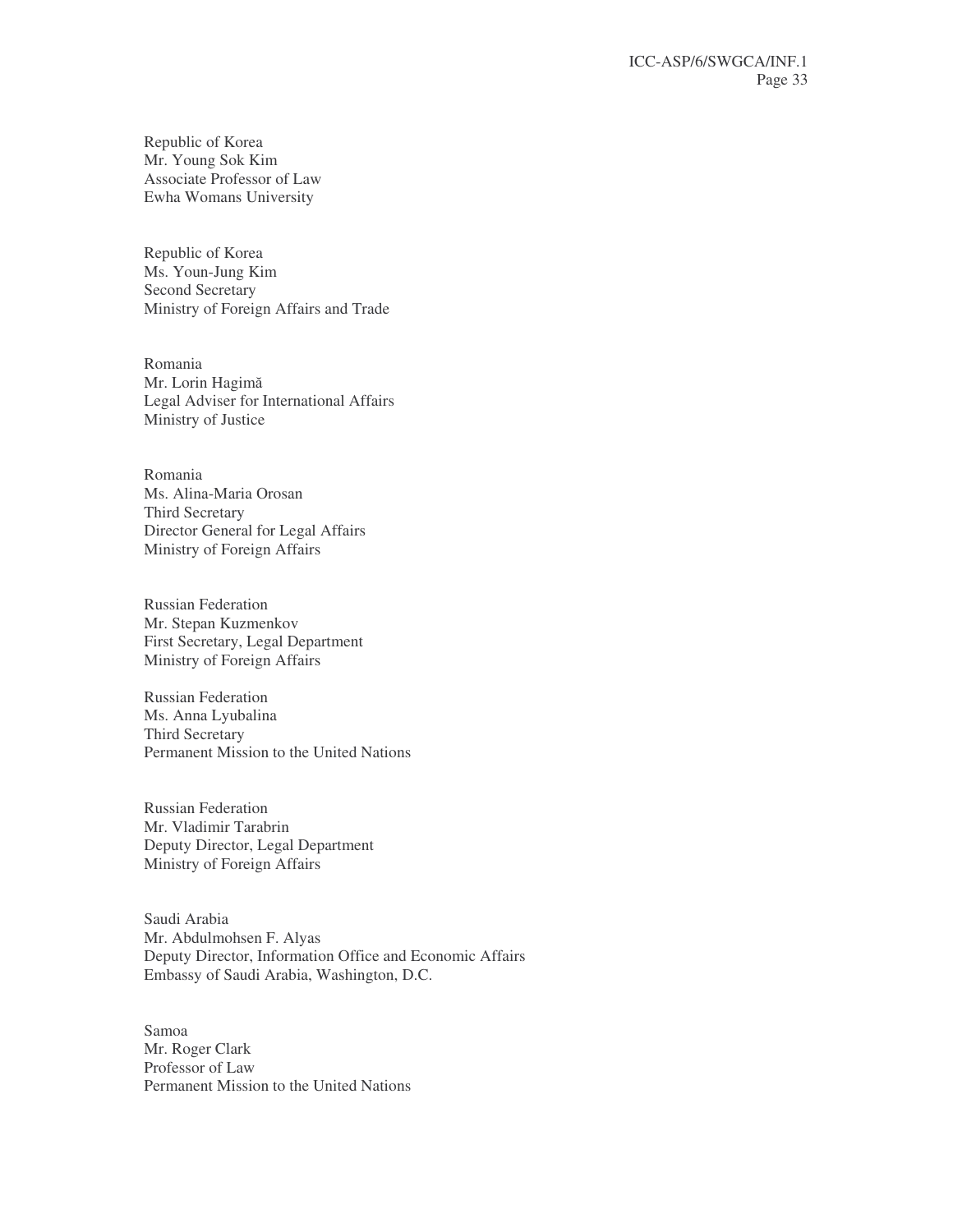Samoa Ms. Noelani Manoa First Secretary Permanent Mission to the United Nations

Senegal Mr. Mamadou Loum First Secretary Permanent Mission to the United Nations

Serbia Mr. Boris Holovka First Secretary Permanent Mission to the United Nations

Sierra Leone H.E. Mr. Allieu Kanu Ambassador, Deputy Permanent Representative Permanent Mission to the United Nations

Slovakia Mr. Peter Klanduch Legal Officer International Law Department Ministry of Foreign Affairs

Slovenia Mr. Marko Rakovec Second Secretary Permanent Mission to the United Nations

Slovenia Ms. Mateja Štrumelj Third Secretary Ministry of Foreign Affairs

South Africa Mr. Andre Stemmet Senior State Law Adviser Department of Foreign Affairs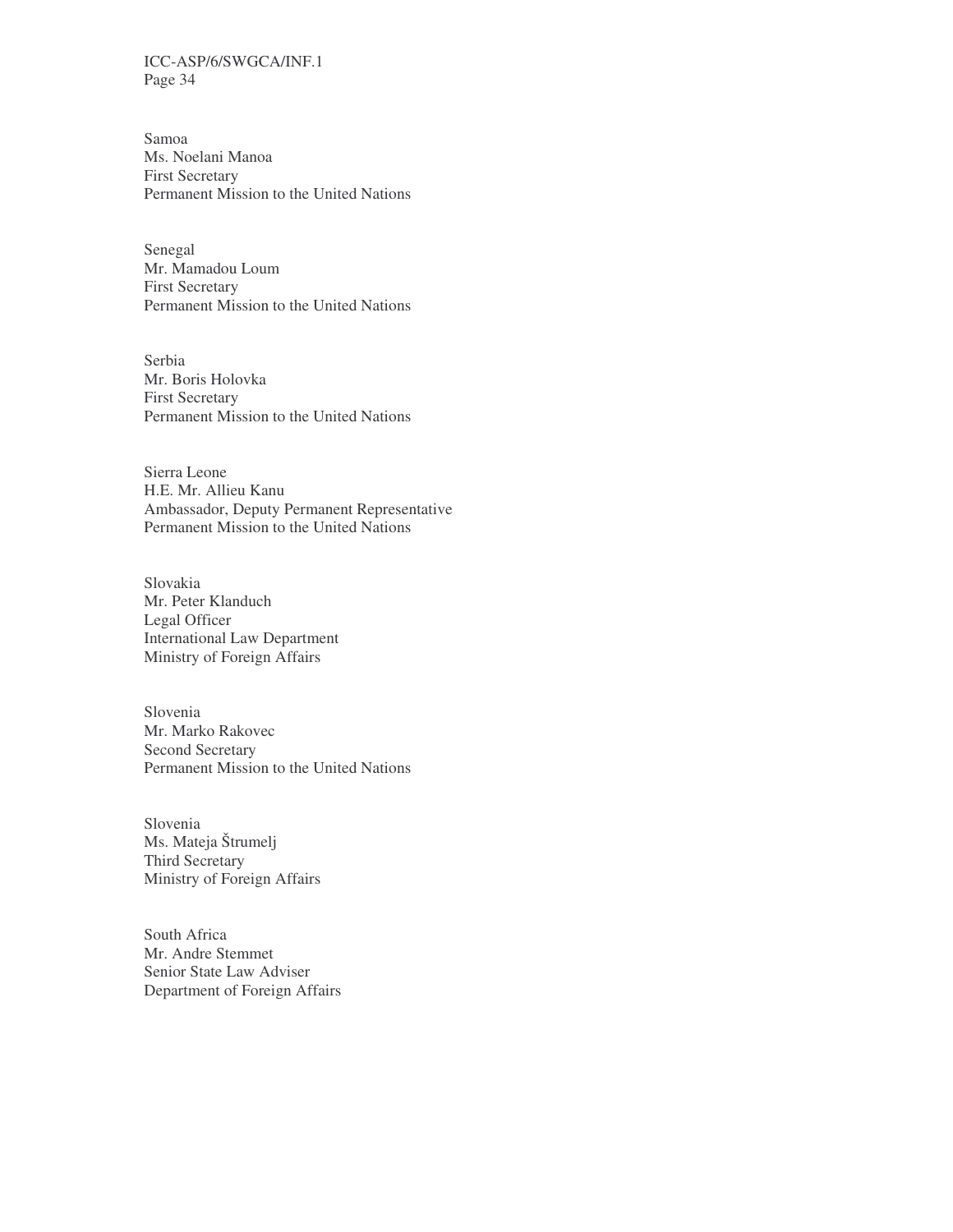Spain Ms. Montserrat Abad Legal Adviser International Legal Department Ministry of Foreign Affairs

Saint Kitts and Nevis Ms. Bonnie Edwards Second Secretary Permanent Mission to the United Nations

Sweden Mr. Jerzy Makarowski Legal Adviser Permanent Mission to the United Nations

Sweden Mr. Pål Wrange Principal Legal Adviser Ministry of Foreign Affairs

Switzerland Mr. Emmanuel Bichet Legal Adviser Permanent Mission to the United Nations

Switzerland Mr. Jürg Lindenmann Deputy Legal Adviser Federal Department of Foreign Affairs

Syrian Arab Republic Mr. Mazen Adi Second Secretary Permanent Mission to the United Nations

Thailand Mr. Sira Swangsilpa First Secretary, Legal Affairs Ministry of Foreign Affairs

The former Yugoslav Republic of Macedonia Ms. Tania Dinevska First Secretary Permanent Mission to the United Nations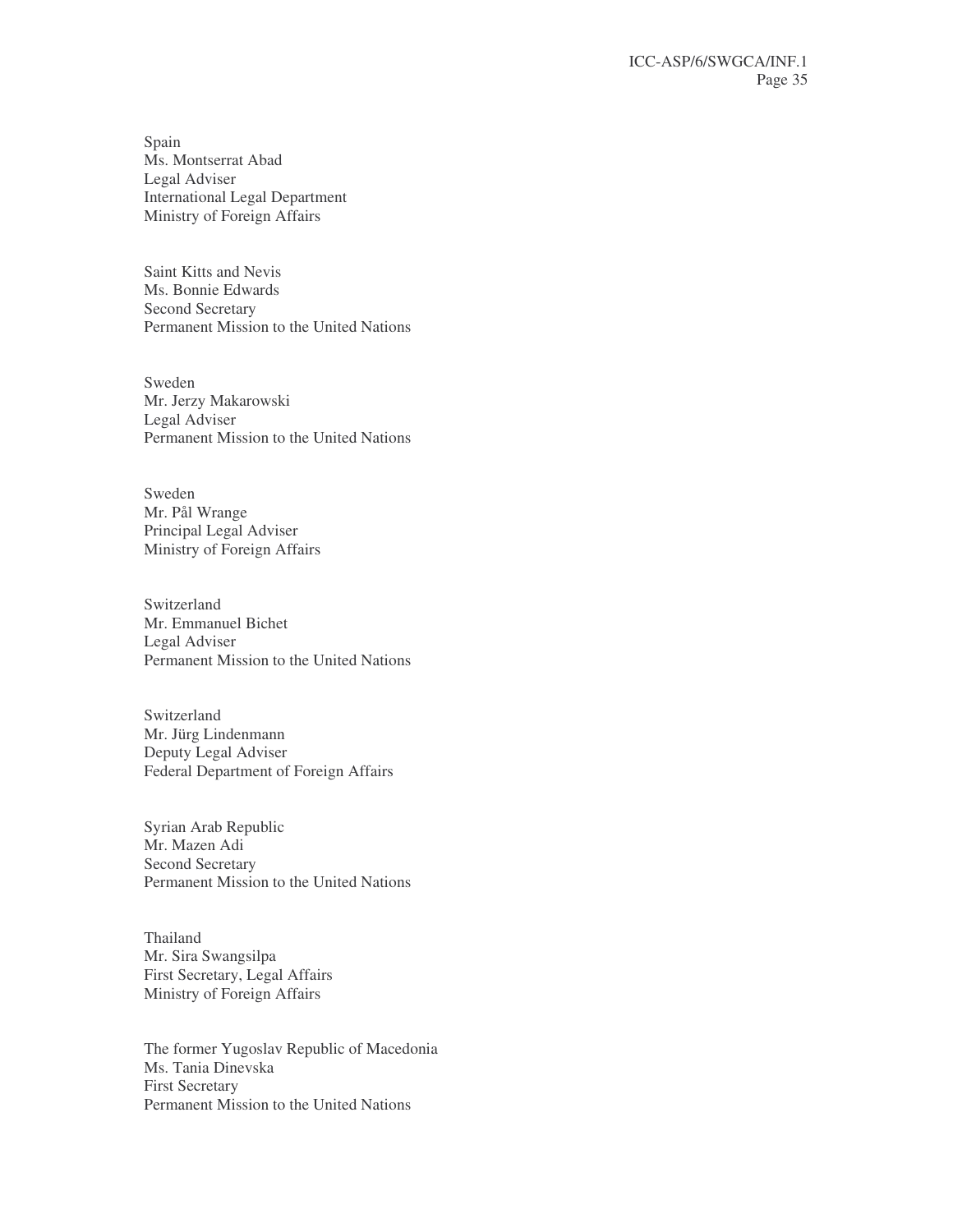Trinidad and Tobago Mr. Eden Charles First Secretary Permanent Mission to the United Nations

Turkey Mr. Oksan Cidem Major, Military Judge Permanent Mission to the United Nations

Turkey Ms. Cağla Tansu Seckin Legal Adviser Permanent Mission to the United Nations

Turkey Mr. Teoman Uykur Legal Counsellor Embassy of Turkey, Washington, D.C.

Uganda H.E. Ms. Mirjam Blaak Ambassador, Deputy Head of Mission Embassy of Uganda, Brussels

Uganda Mr. Duncan Laki Legal Adviser Permanent Mission to the United Nations

Uganda Mr. Daniel Nsereko Professor of Law Permanent Mission to the United Nations

United Kingdom of Great Britain and Northern Ireland Mr. Chris Whomersley Deputy Legal Adviser Foreign and Commonwealth Office

Uruguay Mr. Gustavo Alvarez Deputy Permanent Representative, Minister Permanent Mission to the United Nations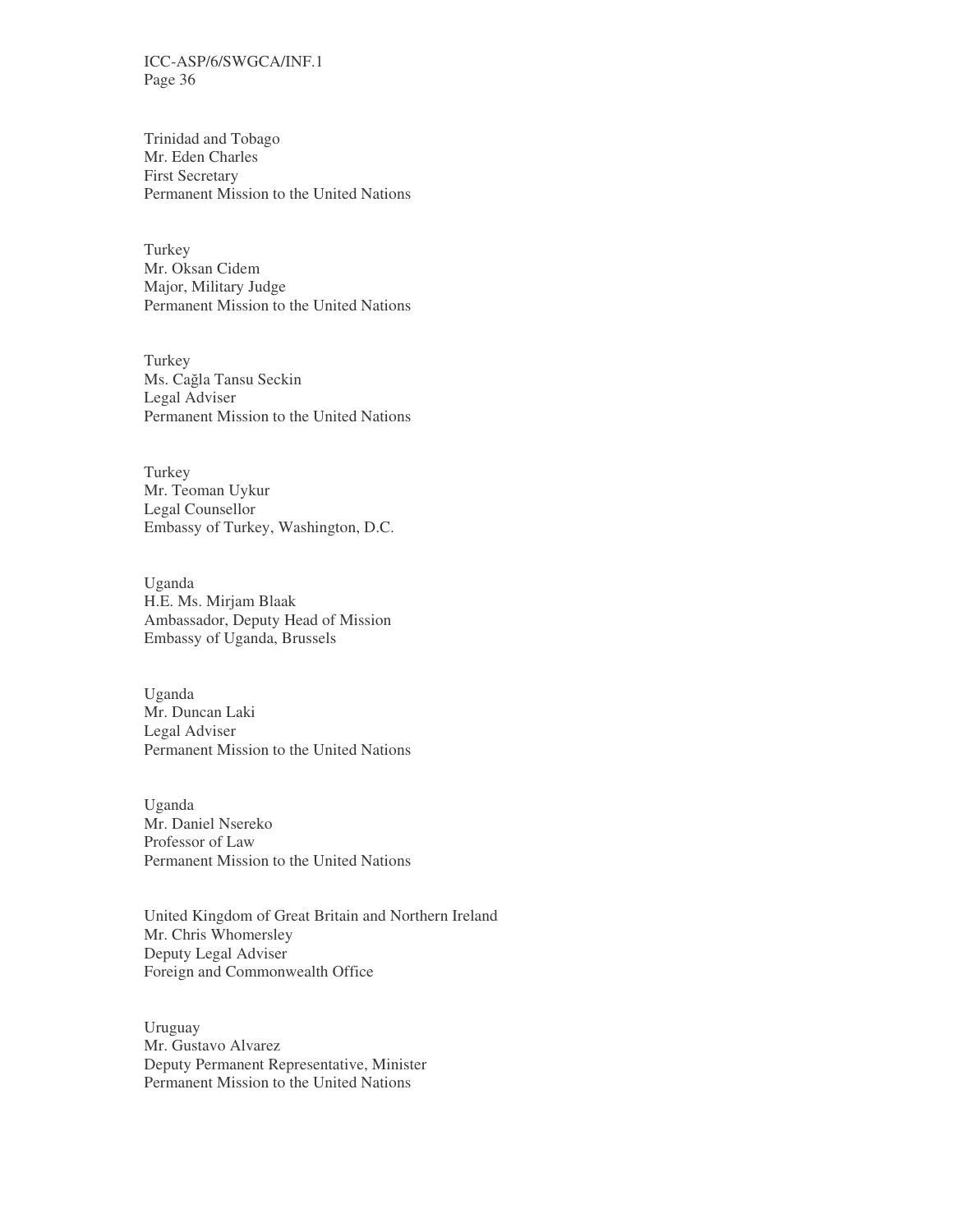Venezuela (Bolivarian Republic of) Mr. Alfonso D'Santiago Director of Treaties Ministry of Foreign Affairs

Venezuela (Bolivarian Republic of) Ms. María de Paz Director of Doctrine Ombudsman, Caracas

Vietnam Mr. Nguyen Trung Attaché, Legal Expert Permanent Mission to the United Nations

European Union Mr. Rafael de Bustamante United Nations & International Criminal Desk General Secretariat of the Council of the European Union

International Criminal Court Ms. Socorro Flores Head of Office New York Liaison Office

International Criminal Court Mr. Renan Villacis Director Secretariat of the Assembly of States Parties

NGO Coalition Ms. Enid Adler Counsellor and Attorney at Law Philadelphia Bar Association

NGO Coalition Ms. Jutta Bertram-Nothnagel Deputy Secretary General for Relations with International Organizations Union International des Avocats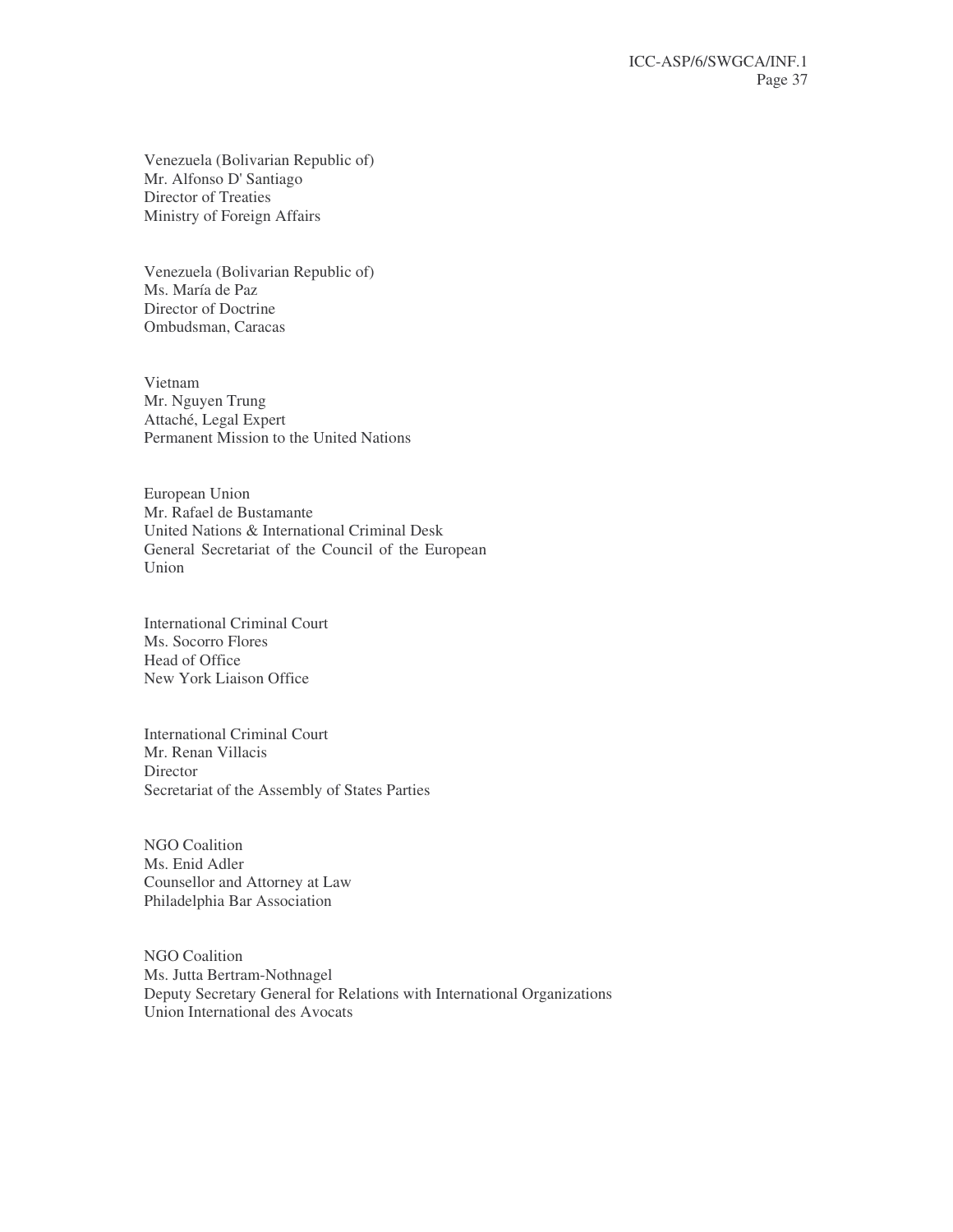NGO Coalition Ms. Brigitte Chelebian Lawyer - President Justice Without Frontiers

NGO Coalition Ms. Sandra Ka Hon Chu Programme Officer Women's Initiatives for Gender Justice

NGO Coalition Ms. Astrid Coracini University of Graz

NGO Coalition Mr. Benjamin Ferencz Director Pace Peace Center

NGO Coalition Mr. Donald Ferencz Executive Director The Planethood Foundation

NGO Coalition Mr. Matthew Heaphy American NGO Coalition for the International Criminal Court

NGO Coalition Mr. Robert Manson Litigation Director Institute for Law, Accountability & Peace

NGO Coalition Mr. Richard Nsanzabaganwa Outreach Liaison for Africa Coalition for the International Criminal Court

NGO Coalition Mr. William Pace Convener Coalition for the International Criminal Court